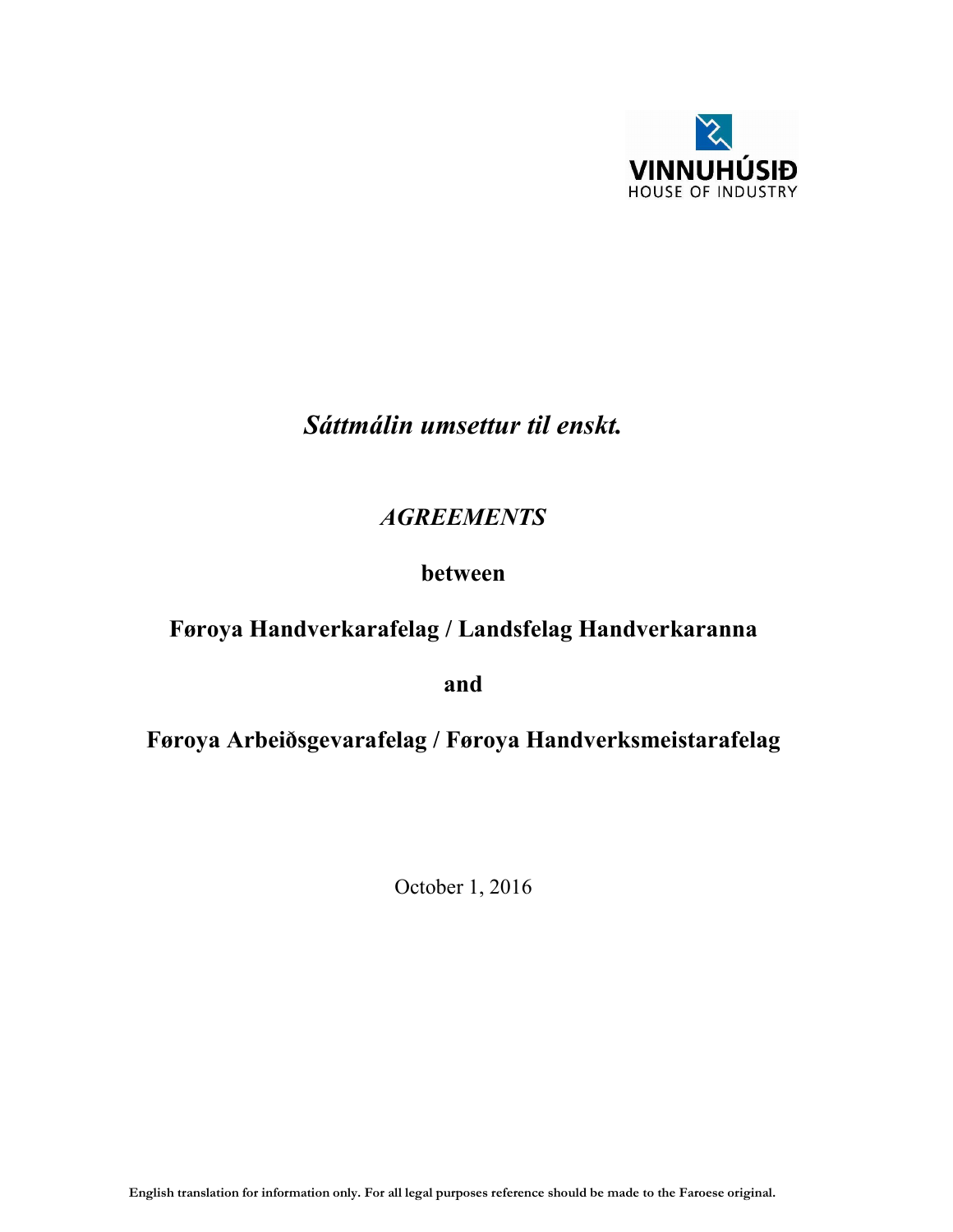

## Table of Contents

| <b>CHAPTER 1: SCOPE OF THE AGREEMENT</b>                                               | $\overline{5}$ |
|----------------------------------------------------------------------------------------|----------------|
| ART. 1. SCOPE OF THE AGREEMENT                                                         | 5              |
| <b>CHAPTER 2: TERMS AND CONDITIONS OF EMPLOYMENT</b>                                   | $\overline{5}$ |
| ART. 2. EMPLOYMENT CONTRACT                                                            | 5              |
| ART. 3. INJURIES                                                                       | 5              |
| ART. 4. TERMINATION OF EMPLOYMENT                                                      | 6              |
| <b>CHAPTER 3: WORKING HOURS</b>                                                        | 6              |
| ART. 5. WORKING HOURS                                                                  | 6              |
| ART. 6. MEAL BREAKS                                                                    | $\overline{7}$ |
| ART. 7. SHIFT WORK                                                                     | 7              |
| ART. 8. OVERTIME                                                                       | $\overline{7}$ |
| ART. 9. NON-WORKING DAYS                                                               | 7              |
| <b>CHAPTER 4: WAGES</b>                                                                | $\bf{8}$       |
| ART. 10. WAGES FOR CRAFTSMEN WITH LONG VOCATIONAL TRAINING                             | 8              |
| ART. 11. WAGES FOR CRAFTSMEN WITH SHORT VOCATIONAL TRAINING.                           | 8              |
| ART. 12. LENGTH OF SERVICE                                                             | 8              |
| ART. 13. SPECIALIST WORKER PAY RATES                                                   | $\, 8$         |
| ART. 14. DELAYED WORK                                                                  | 9              |
| ART. 15. BONUSES AND ALLOWANCES CALCULATED AS A PERCENTAGE OF REGULAR CRAFTSPERSON'S   |                |
| <b>WAGES</b><br>ART. 16. PIECEWORK                                                     | 9<br>10        |
| ART. 17. SHIFT WAGES                                                                   | 10             |
| ART. 18. DISPLACED WORKING HOURS (BAKERS AND SERVICE WORKERS)                          | 10             |
| ART. 19. DETAILED PROVISIONS REGARDING DRIVING AND WORKING AWAY FROM THE WORKPLACE FOR |                |
| <b>CRAFTSPERSONS AND SPECIALIST WORKERS</b>                                            | 10             |
| ART. 20. OVERTIME PAY                                                                  | 13             |
| ART. 21.                                                                               | 13             |
| ART. 22. PAYMENTS                                                                      | 14             |
| ART. 23. ON-CALL                                                                       | 14             |
| <b>CHAPTER 5: PAYMENTS</b>                                                             | 14             |
| ART. 24. MEMBERSHIP FEE                                                                | 14             |
| ART. 25. EDUCATION FUND                                                                | 15             |
| ART. 26. PENSION FUND                                                                  | 15             |
| <b>CHAPTER 6: OTHER PROVISIONS</b>                                                     | 15             |

English translation for information only. For all legal purposes reference should be made to the Faroese original.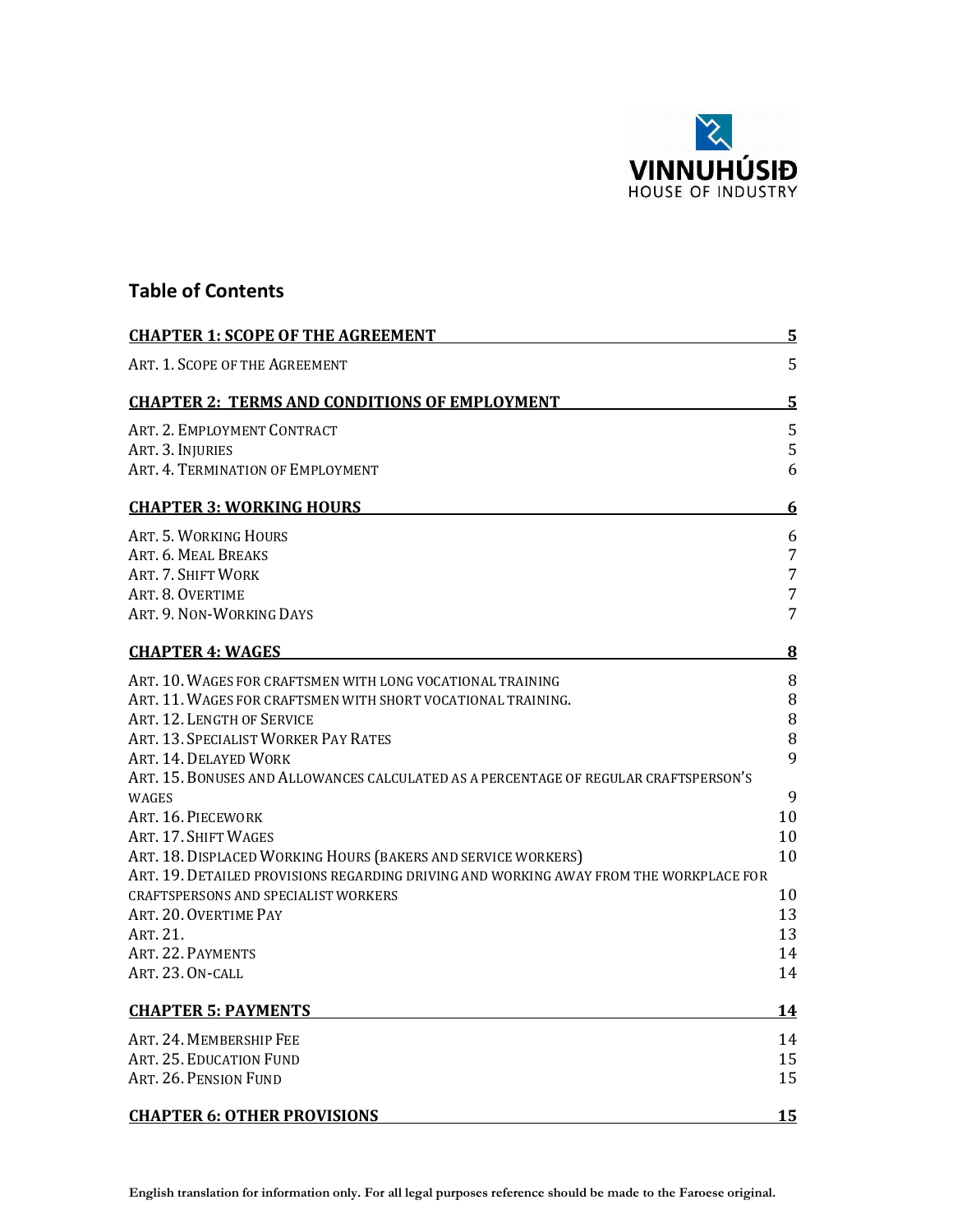

| ART. 27. DINING AND CLOAK ROOMS<br>ART. 28. WORK CLOTHES, PROTECTIVE CLOTHES AND EXHAUST VENTILATION | 15<br>15  |
|------------------------------------------------------------------------------------------------------|-----------|
| <b>CHAPTER 7: LABOUR RELATIONS</b>                                                                   | <u>16</u> |
| ART. 29.                                                                                             | 16        |
| ART. 30. UNSKILLED LABOUR                                                                            | 16        |
| ART. 31. TRANSFERS BETWEEN UNIONS                                                                    | 16        |
| ART. 32. PROVISIONS FOR BOARD MEMBERS                                                                | 16        |
| ART. 33. LABOUR DISPUTES                                                                             | 17        |
| ART. 35. SPECIAL AGREEMENTS                                                                          | 17        |
| <b>CHAPTER 8: TERMS OF VALIDITY AND NOTICE</b>                                                       | <u>17</u> |
| ART. 36. VALIDITY AND NOTICE                                                                         | 17        |
| <b>UNION STEWARD SCHEME</b>                                                                          | <u>19</u> |
| SALARY AGREEMENT FOR SALARIED CRAFTSPERSONS                                                          | 22        |
| ART. 1. EMPLOYMENT                                                                                   | 22        |
| ART. 2. SALARY                                                                                       | 22        |
| ART. 3. OVERTIME PAY                                                                                 | 22        |
| ART. 4. TIME OFF IN LIEU OF WAGES                                                                    | 23        |
| ART. 5. BUSINESS TRIPS                                                                               | 23        |
| ART. 6. NON-WORKING DAYS                                                                             | 23        |
| ART. 7. HOLIDAY PROVISIONS                                                                           | 23        |
| ART. 8. LEAVE                                                                                        | 23        |
| ART. 9. PREGNANCY                                                                                    | 23        |
| ART. 10. SICK PAY AND BEREAVEMENT ALLOWANCE REGULATIONS                                              | 23        |
| ART. 11. TERMINATION OF EMPLOYMENT                                                                   | 24        |
| ART. 12. EDUCATION FUND                                                                              | 24        |
| ART. 13. PENSION FUND                                                                                | 24        |
| ART. 14. SPECIAL AGREEMENTS                                                                          | 24        |
| ART. 15. VALIDITY AND NOTICE                                                                         | 24        |
| ART. 1. SCOPE OF THE AGREEMENT                                                                       | 25        |
| ART. 2. WORKING HOURS                                                                                | 25        |
| ART. 3. SHIFT WORK                                                                                   | 25        |
| ART. 4. HOLIDAY PAY                                                                                  | 25        |
| ART. 5. MATERNITY AND PATERNITY LEAVE                                                                | 26        |
| ART. 6. ILLNESS                                                                                      | 26        |
| ART. 7. NON-WORKING DAYS                                                                             | 26        |
| ART. 8. WAGES                                                                                        | 26        |
| ART. 9. PAY DURING SCHOOL PERIODS                                                                    | 26        |
| ART. 10. PENSION PAYMENTS                                                                            | 27        |
| ART. 11. PAYMENT OF WAGES                                                                            | 27        |
| ART. 12. OVERTIME                                                                                    | 27        |
| ART. 13. WORK STOPPAGE                                                                               | 27        |
|                                                                                                      | 27        |
| ART. 14. DISPLACED WORKING HOURS                                                                     |           |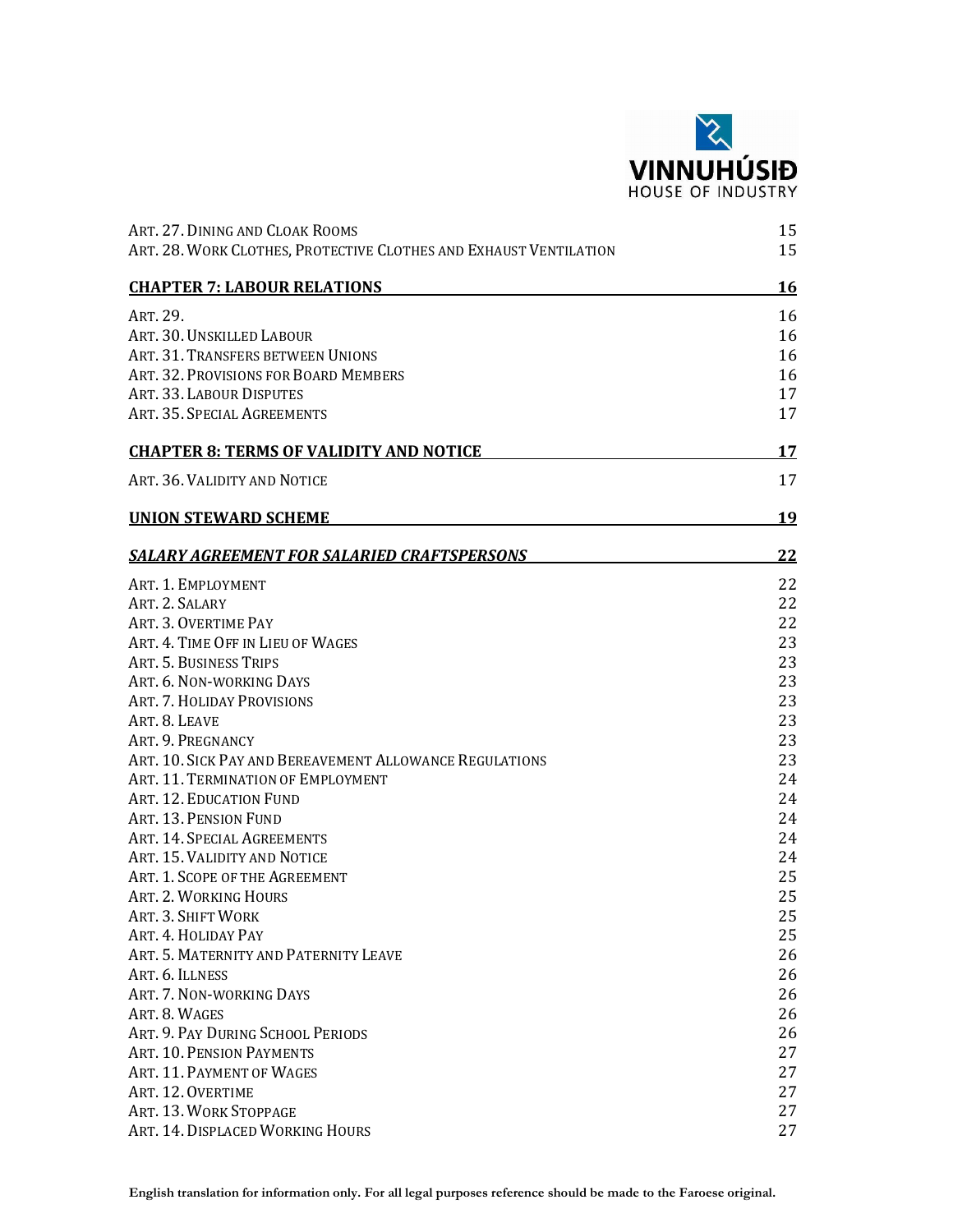

| <b>STATUTES OF VITAN</b><br>PIECEWORK WAGES FOR CAR PAINTERS | 29<br>マフ |
|--------------------------------------------------------------|----------|
| ART. 16. VALIDITY AND NOTICE                                 | 28       |
| ART. 15. MEMBERSHIP FEES                                     | 28       |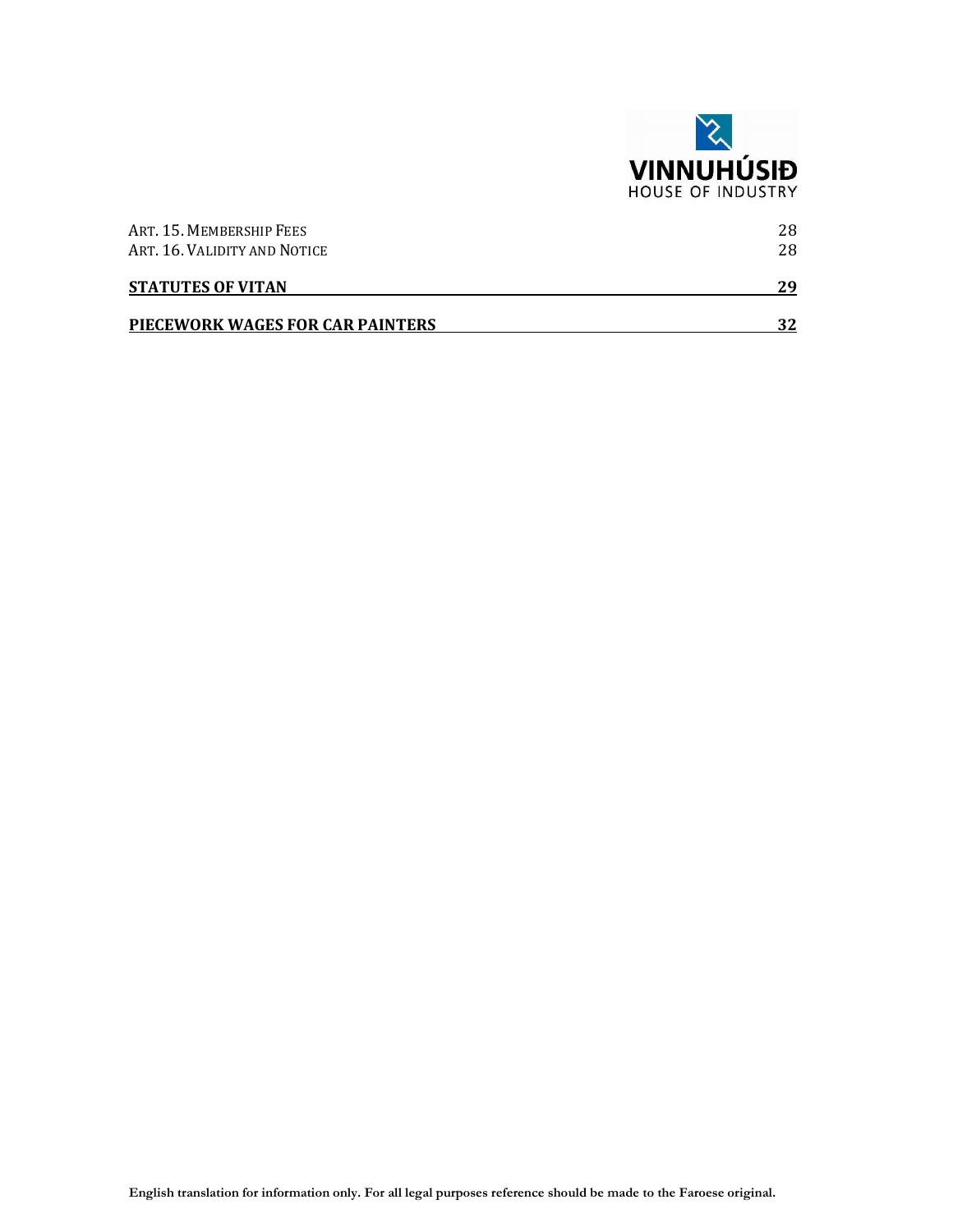

## Chapter 1: Scope of the Agreement

#### Art. 1. Scope of the Agreement

1.1 The scope of this Agreement is people with a qualification in a craft who work in the craft sector – hereinafter called craftspersons. This Agreement also includes specialist workers in the craft sector.

1.2 Any individual wanting to take up work as a craftsperson must be able to provide proof that they have a qualification compliant with the Faroese Vocational Education and Training Act, or any other qualification meeting the approval of the federations.

1.3 Any individual wanting to take up work as a specialist worker must be able to provide proof that they have a qualification as a specialist worker.

When any disputes regarding qualifications arise, the joint administrations shall enter negotiations until such time when a fixed scheme has been established regarding qualifications, terms and conditions and other particulars.

1.4 Should any disputes regarding the present article arise, then the boards of the craftspersons employers' union and craftspersons' union shall take a joint decision.

## Chapter 2: Terms and Conditions of Employment

## Art. 2. Employment Contract

Employment contracts are to be issued as stipulated in the law concerning employment contracts enacted by the Faroese Parliament.

## Art. 3. Injuries

3.1 Should any craftsperson sustain any injuries during working hours, the difference between his regular weekly wages and any sickness benefits he may receive shall be paid to him, for up to 12 days, by the master or company and the craftspersons' union, which shall each pay him 50% of said difference.

3.2 The craftsperson shall submit a doctor's certificate, if so required by the master or the company. (Notwithstanding any sickness benefits received.)

3.3 If a craftsperson who has worked for the same master for a continuous period of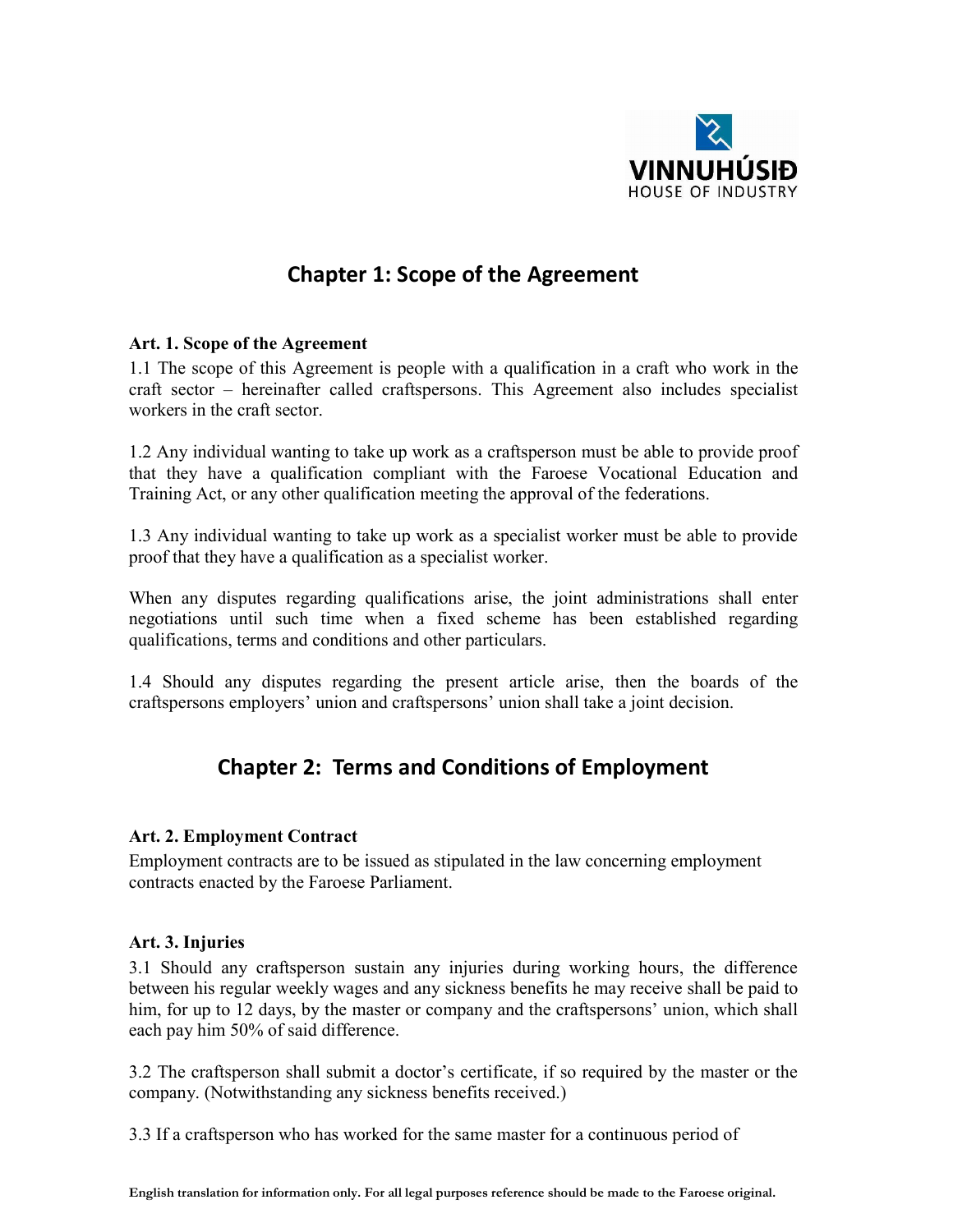

more than 9 months is rendered unfit to work because of an occupational injury, which is classified as an occupational injury pursuant to the Occupational Insurance Act (Arbeiðsskaðatryggingarlógin), the employer, after the period stipulated in 3.1 has ended, has an obligation to pay the difference between the sickness benefits received and the ordinary wages, which the craftsperson would have received if they had not sustained the injury.

The master's obligation to pay continues until the craftsperson is fit to work again, but only up to a maximum of 4 months after the occupational injury was sustained.

#### Art. 4. Termination of Employment

4.1 No craftsperson may be dismissed or abandon work without grounds.

4.2 Period of Notice:

- 5 working days after more than 3 months' service.
- 10 working days after more than 6 months' service.
- 20 working days after more than 2 years' service.
- 30 working days after more than 5 years' service.

4.3 Both parties are bound by this period of notice and both parties shall give notice in writing. Should these conditions be breached by a craftsperson, then he shall be fined with the loss of daily wages corresponding to half of the period of notice; should a master breach said conditions, then he shall pay the equivalent of said wage loss.

4.4 If a craftsperson who has worked for the same master for a continuous period of more than 9 months is rendered unfit to work because of an occupational injury, which is classified as an occupational injury pursuant to the Occupational Insurance Act, said craftsperson may not be given notice by the employer until 6 months after the occupational injury was sustained. This provision shall only apply, however, until the craftsperson is fit to work again.

## Chapter 3: Working Hours

#### Art. 5. Working Hours

5.1 As of January 1, 1980, in accordance with Faroese Parliamentary Act 37, dated June 1, 1979, the standard working week is 40 hours. Daily working hours shall be in the period from Monday to Friday, between 7:00 am and 6:00 pm.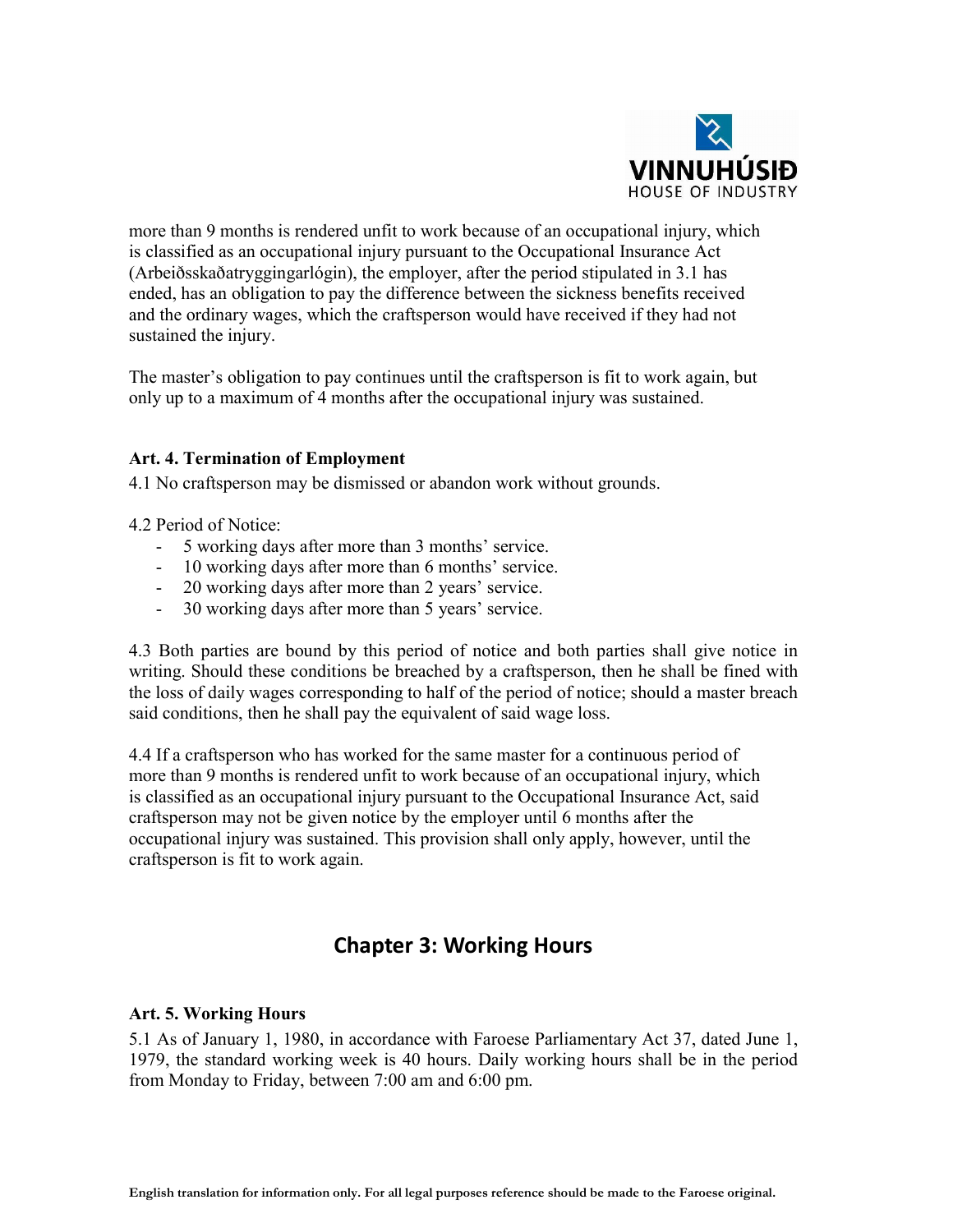

5.2 Working hours at restaurants, hotels and similar establishments are 40 hours a week planned ahead in four-week work schedules. Employees shall receive the work schedule at least 7 days before it enters into force.

## Art. 6. Meal Breaks

6.1 Any workplace shall be free to schedule meal breaks as agreed by a simple majority of craftspersons, specialist workers and masters voting by ballots at the workplace.

6.2 Meal breaks may be no more than 4 hours apart.

#### Art. 7. Shift Work

7.1 If required, working hours can, on a case by case basis, be scheduled between 7:00 am and 7:00 am the following day after talks between craftspersons and masters, said work shall be arranged as paid shift work pursuant to Art. 17.

7.2 When working in shifts, meal breaks shall not be deducted for the  $2<sup>nd</sup>$  and  $3<sup>rd</sup>$  shifts.

#### Art. 8. Overtime

8.1 Overtime shall not accrue before the standard working day as per agreement (8 hours) has been worked, if there has been a chance to work.

8.2 Notice regarding overtime shall be given before lunchtime, if possible.

#### Meal Breaks when Working Overtime

8.3 When working overtime, meal breaks shall be arranged as usual at the workplace, without pay deduction.

8.4 When working 2 hours overtime taking tea is allowed, without any pay deduction. However, leaving the workplace to take tea is not permitted.

8.5 When working 4 hours overtime, a one-hour meal break shall be granted without any pay deduction.

#### Art. 9. Non-Working Days

9.1 On May 1 and New Year's Eve (January 31) workers have the whole day off. On Faroese Flag Day (April 25), on Faroese Flag Day (April 25), Danish Constitution Day (June 5), November 1 and Christmas Eve (December 24) workers have the day off after 12:00 noon.

9.2 Half days off can be combined into whole days off applicable to the whole workplace, provided that the employer and majority of employees at the workplace agree to this. This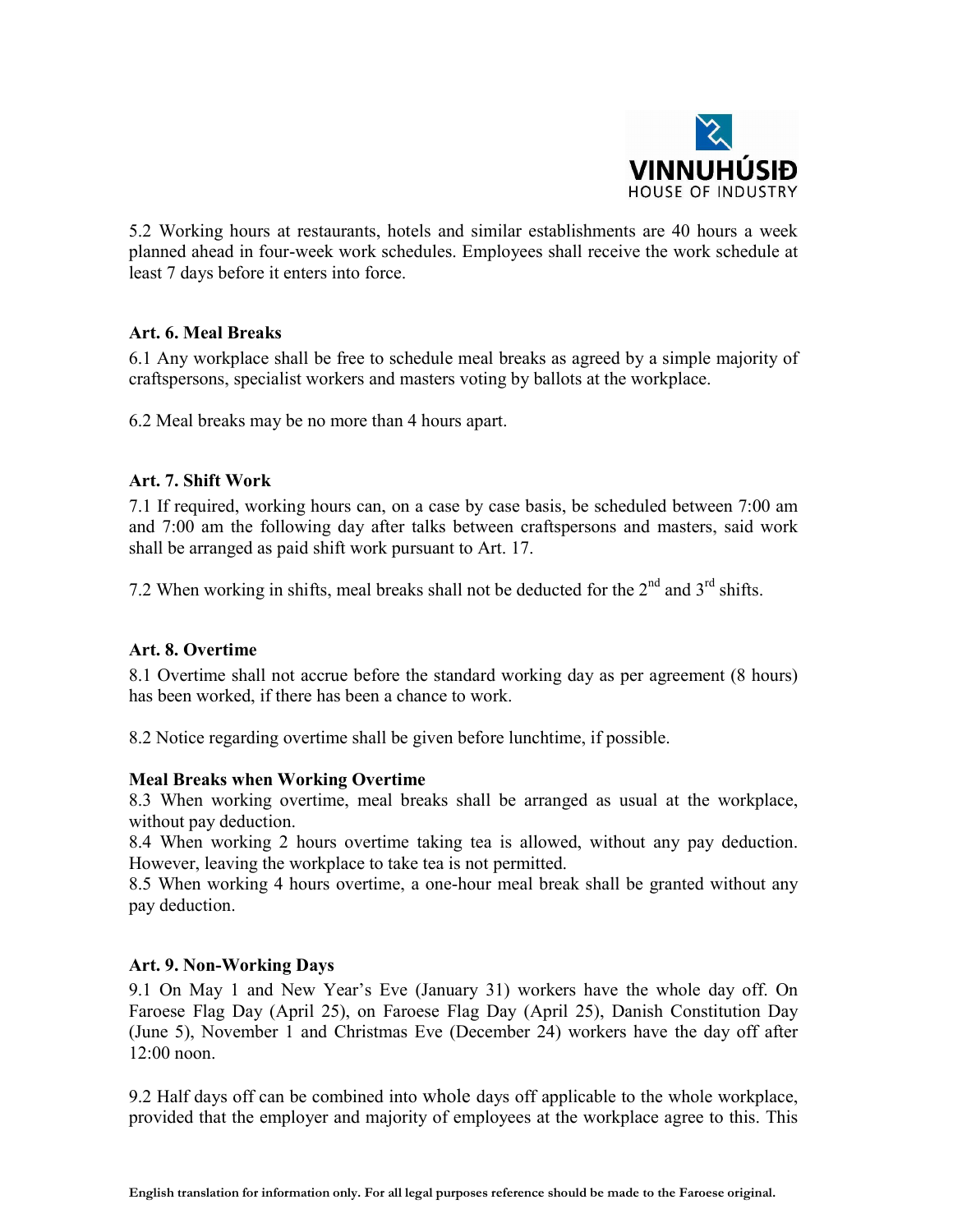

means that one of the half days off mentioned becomes a whole day off, while the remaining half working day becomes an ordinary whole working day. If the resulting combined whole day of work is a non-working day it shall be remunerated in accordance with Art. 20.2. When the resulting combined whole day of work is a working day it will be remunerated as an ordinary working day.

## Chapter 4: Wages

## Art. 10. Wages for craftsmen with long vocational training

10.1 By October 1, 2016 journeyman pay rates rise by 2.2% amounting to DKK 137.40 By October 1, 2017 journeyman pay rates rise by 2.3% amounting to DKK 140.56

10.2 These pay rates shall be understood as minimum wages.

## Art. 11. Wages for craftsmen with short vocational training.

- 11.1 By October 1, 2016 journeymen pay rates are DKK 131.86 By October 1, 2017 journeymen pay rates are DKK 134.89
- 11.2 These pay rates shall be understood as minimum wages.

## Art. 12. Length of Service

Journeymen shall receive the following bonuses for length of service: After 3 years' employment they shall receive 1.6% of their basic rate.

Length of service shall be understood as: a period of employment with a Faroese employer in the trade in which the journeyman has taken his journeyman exams.

Journeymen are entitled to transfer accrued periods of service from one employer to another, provided they have not abandoned their trade for more than 7 years.

## Art. 13. Specialist Worker Pay Rates

By October 1, 2016 hourly rates are:

- a) Specialist workers qualified in a craft: DKK 128.39
- b) Unqualified specialist workers:
	- 1<sup>st</sup> Year DKK 122.97  $2<sup>nd</sup>$  Year 1.45% on top of 1<sup>st</sup> year unqualified specialist worker's wages  $3<sup>rd</sup>$  Year 2.92% on top of 1<sup>st</sup> year unqualified specialist worker's wages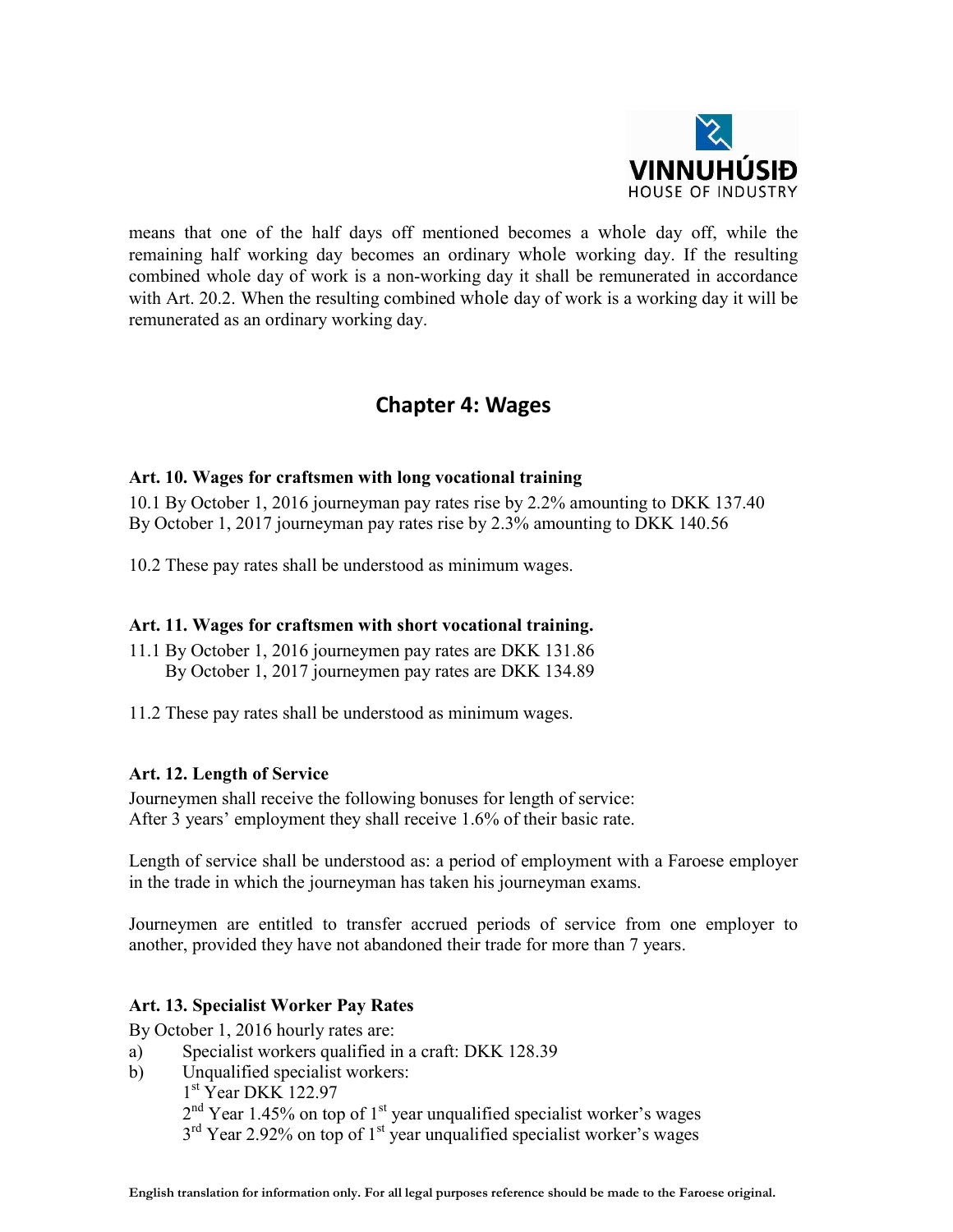

 $4<sup>th</sup>$  Year and thereafter 4.41% on top of  $1<sup>st</sup>$  year unqualified specialist worker's wages

By May 1, 2017 hourly rates are:

- a) Specialist workers qualified in a craft: DKK 131.35
- b) Unqualified specialist workers:

1<sup>st</sup> Year DKK 125.80  $2<sup>nd</sup>$  Year 1.45% on top of 1<sup>st</sup> year unqualified specialist worker's wages  $3<sup>rd</sup>$  Year 2.92% on top of 1<sup>st</sup> year unqualified specialist worker's wages  $4<sup>th</sup>$  Year and thereafter 4.41% on top of  $1<sup>st</sup>$  year unqualified specialist worker's wages

#### Art. 14. Delayed Work

If craftspersons arrive to the workplace at the agreed time, but work does not start, then they shall receive 2 hours' pay. If work starts after the agreed time, they shall receive pay for the time spent waiting.

## Art. 15. Bonuses and Allowances calculated as a percentage of regular craftsperson's wages

15.1 The rate of Tools Allowance is 1.5% per hour if the craftsperson uses all the standard hand tools required for the trade.

15.2 The rate of Dirty Work Allowance is 0.5% per hour.

15.3 The allowance for work on new tunnels; in steam boilers; in used oil, cod-liver oil and other tanks and inside small tanks in general; as well as in trash fish and herring holds is 10% per hour.

15.4 Small tanks can be defined as tanks measuring less than the average height of a man on all sides. Should there be any particularly cramped areas of a tank, it is up to the parties at each individual workplace to agree on an allowance.

15.5 The parties at each individual workplace are free to agree a higher hourly allowance for work mentioned in subsection 15.3. If any such agreement is made, the allowances in subsection 15.3 shall be replaced with the agreed allowances.

15.6. If the parties at a workplace agree that a task is unusually dirty for a specific trade and is not mentioned in subsection 15.3, then the allowance stipulated in subsection 15.3 shall be paid. The parties may also agree on an allowance pursuant to the stipulations in subsection 15.5.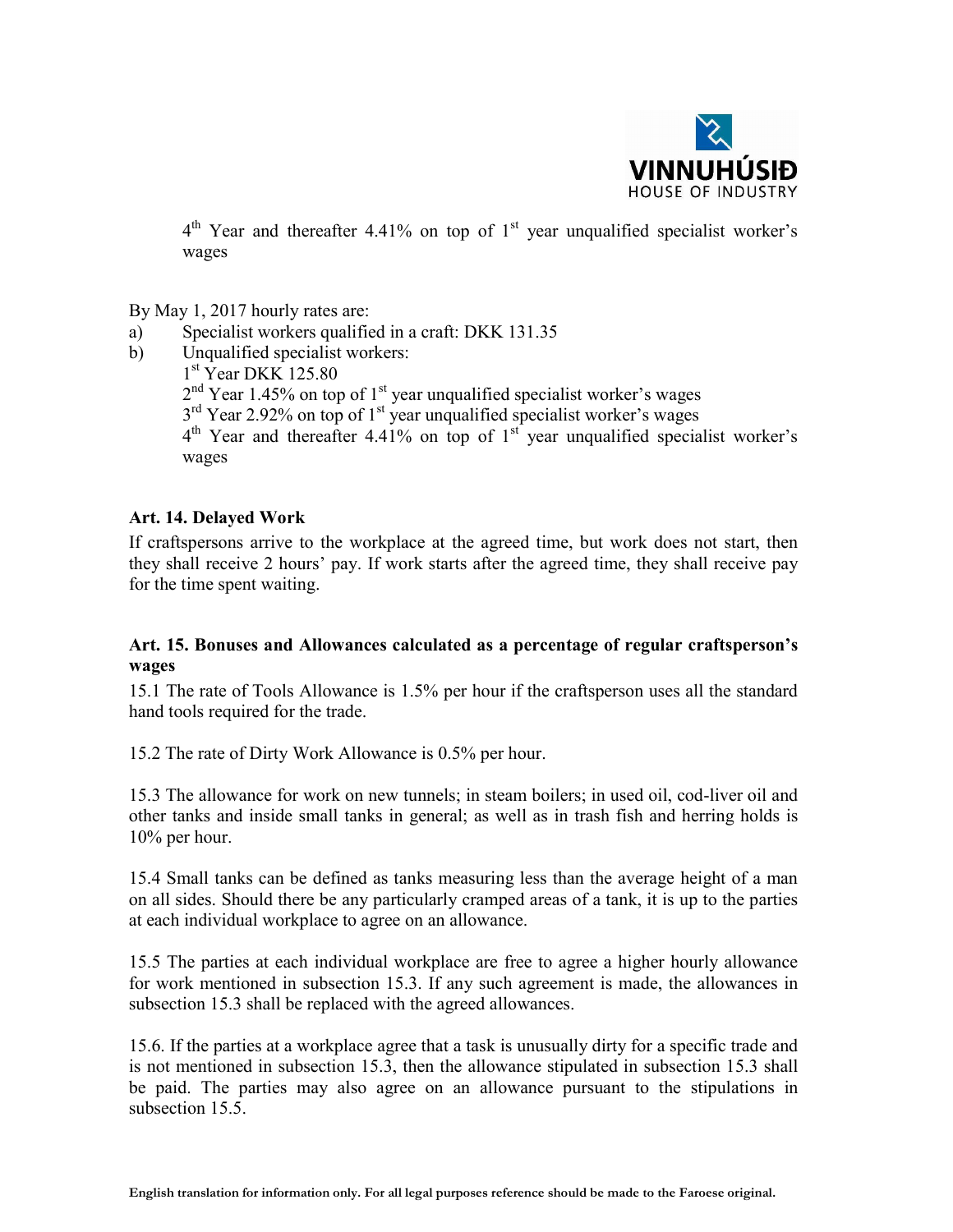

#### Art. 16. Piecework

16.1 When the nature and circumstances of work allow for piecework, masters and journeymen shall agree on a set number of hours to carry out the task or a specific amount to be paid for the task. Said agreement must be made in the initial phases of work, be in writing and signed by both parties

16.2 Parties are under the obligation to negotiate piecework in all practicable areas.

16.3 If orders are given to carry out piecework overtime, wages shall rise in accordance with Art. 19

16.4 The parties agree to prepare standard agreement slips and possibly a rate list.

## Art. 17. Shift Wages

17.1 1<sup>st</sup> Shift: standard wages.  $2<sup>nd</sup>$  Shift: standard wages + 6.63%  $3<sup>rd</sup>$  Shift: standard wages + 9.11% These allowances shall not be indexed-linked

17.2 Regarding overtime, refer to Art. 20.

#### Art. 18. Displaced Working Hours (bakers and service workers)

18.1 Bakers

Bakers receive an additional DKK 65.00 per hour for working from 4:00 am to 7:00 am on ordinary working days, on Saturdays and public holidays they receive an additional DKK 100.00.

18.2 Service Workers

Where it is usual for individual trades (service workers) to work on Saturday, they shall receive the following additional payments:

 $8:00 \text{ am} - 2:00 \text{ pm} \dots \dots \dots \dots \dots \dots 35 \%$ 2:00 pm – thereafter ........................ 100 %

## Art. 19. Detailed provisions regarding driving and working away from the workplace for craftspersons and specialist workers

19.1 Craftspersons are employed according to their employment contract in one of the following three categories:

- A. Craftsperson with a fixed workplace
- B. Craftsperson with changing fixed workplaces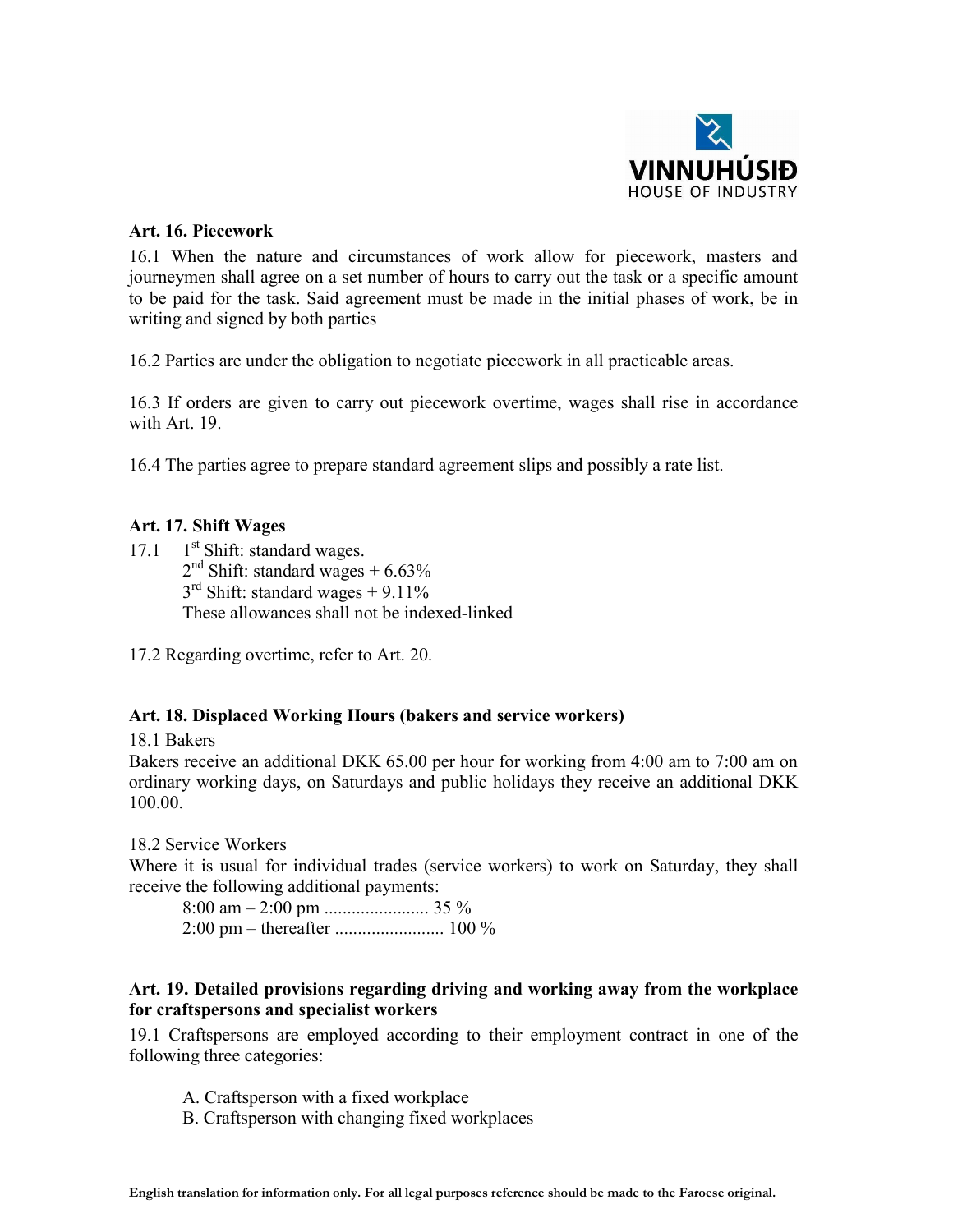

## C. Craftsperson providing customer services / service worker

Craftspersons in category A spend most of their time at one workplace. This workplace is the company's registered address. Craftspersons in category B work, for example, in the construction industry, and, therefore varying building sites become their fixed workplace for a specific period of time. Craftspersons in category C provide services for changing customers and regularly drive out to carry out assignments in the field– they are usually called service workers and have no fixed workplace.

19.2 A distinction is made between *Útiarbeiði* (same day away work) and *Burturarbeiði* (overnight away work).

*Útiarbeiði* is: Work carried out elsewhere than at the workplace where craftspersons have been hired to work, according to their employment contract, and which they can travel to and from on the same day.

*Burturarbeiði* is: Work carried out elsewhere than at the workplace where craftspersons have been hired to work, according to their employment contract, and which requires them to stay overnight.

19.3 Travel time from home to workplace and back is, as a general rule, not included in working time.

19.4 The following applies to craftsmen employed in category A (fixed workplace):

*Útiarbeiði*:

- a) When craftspersons attend the fixed workplace to work, but are subsequently sent elsewhere to work, and the working day including transport time exceeds 8 hours, then they shall receive wages during the transport time as applies in subsections 18.1 and 18.2.
- b) Transport to the away workplace will only be compensated with wages if it takes longer than to the fixed workplace.
- c) Actual travel expenses are compensated as follows:
	- i) If public transport is used between home and the away workplace, travel expenses will be compensated if these are higher than if the craftsperson was to meet at the fixed workplace.
	- ii) When craftspersons use their own vehicle for transport between home and the away workplace, they will receive compensation for each kilometre, but only if the number of kilometres exceeds the number of kilometres required to reach the fixed workplace. This compensation is paid according to the public sector regulations in force at any given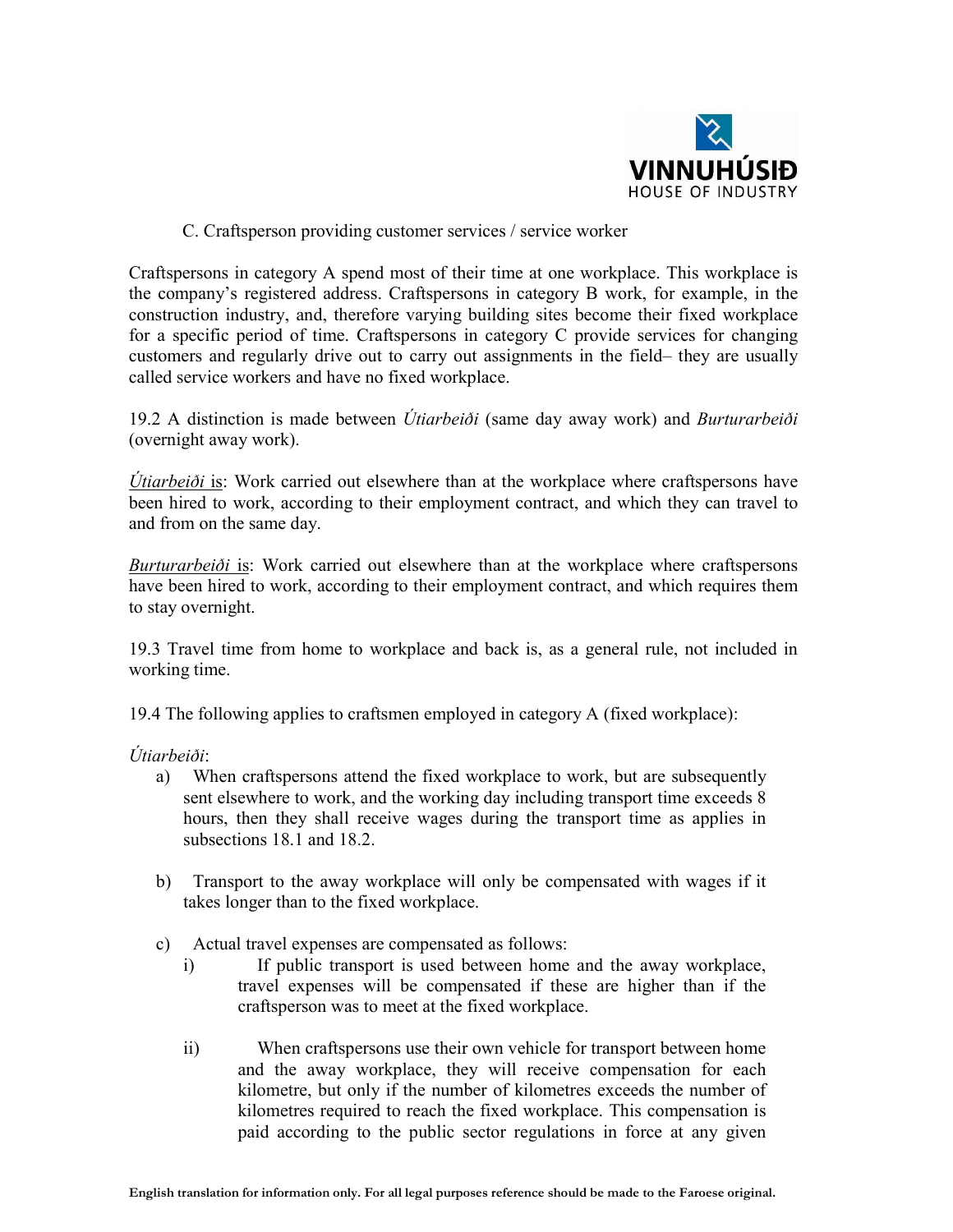

time. Any ferry transport, tunnel tools, etc. are also compensated.

- iii) If the company arranges transport, no compensation is paid for actual travel expenses.
- d) Masters are under no obligation to pay board, except when a craftsperson was unaware that he would be working away from his fixed workplace. This implies that craftspersons are to be notified of work away from the fixed workplace on the previous day, at the latest, should masters fail to do so, then they are obliged to pay board.

#### *Burturarbeiði* (Same stipulations as for *Útiarbeiði*, except for the following difference):

Masters are obliged to pay for room and board. If masters do not arrange room and board, they are obliged to reimburse these, within reason, against receipts and invoices, unless other arrangements have been made.

#### 19.5 Provisions for craftspersons in category B (changing fixed workplace): *Útiarbeiði*:

- a) Transport to the away workplace is compensated with wages if it takes longer than transport to the fixed workplace.
- b) The compensation for actual transport expenses is:
	- i) If public transport is used between home and the away workplace, travel expenses will be reimbursed if these are higher than if the craftsperson was to attend fixed workplace.
	- ii) When craftspersons use their own vehicle for transport between home and the away workplace, they will receive compensation for each kilometre, but only if the number of kilometres exceeds the number of kilometres required to reach the fixed workplace. This compensation is paid according to the public sector regulations in force at any given time. Any ferry transport, tunnel tolls, etc. are also compensated.
	- iii) If the company arranges transport, no compensation is paid for actual travel expenses.
- c) Masters are under no obligation to pay board, except when a craftsperson was unaware that he would be working away from his fixed workplace. This implies that craftspersons are to be notified of work away from the fixed workplace on the previous day, at the latest, should masters fail to do so, then they are obliged to pay board.

*Burturarbeiði* (Same stipulations as for *Útiarbeiði*, except for the following difference):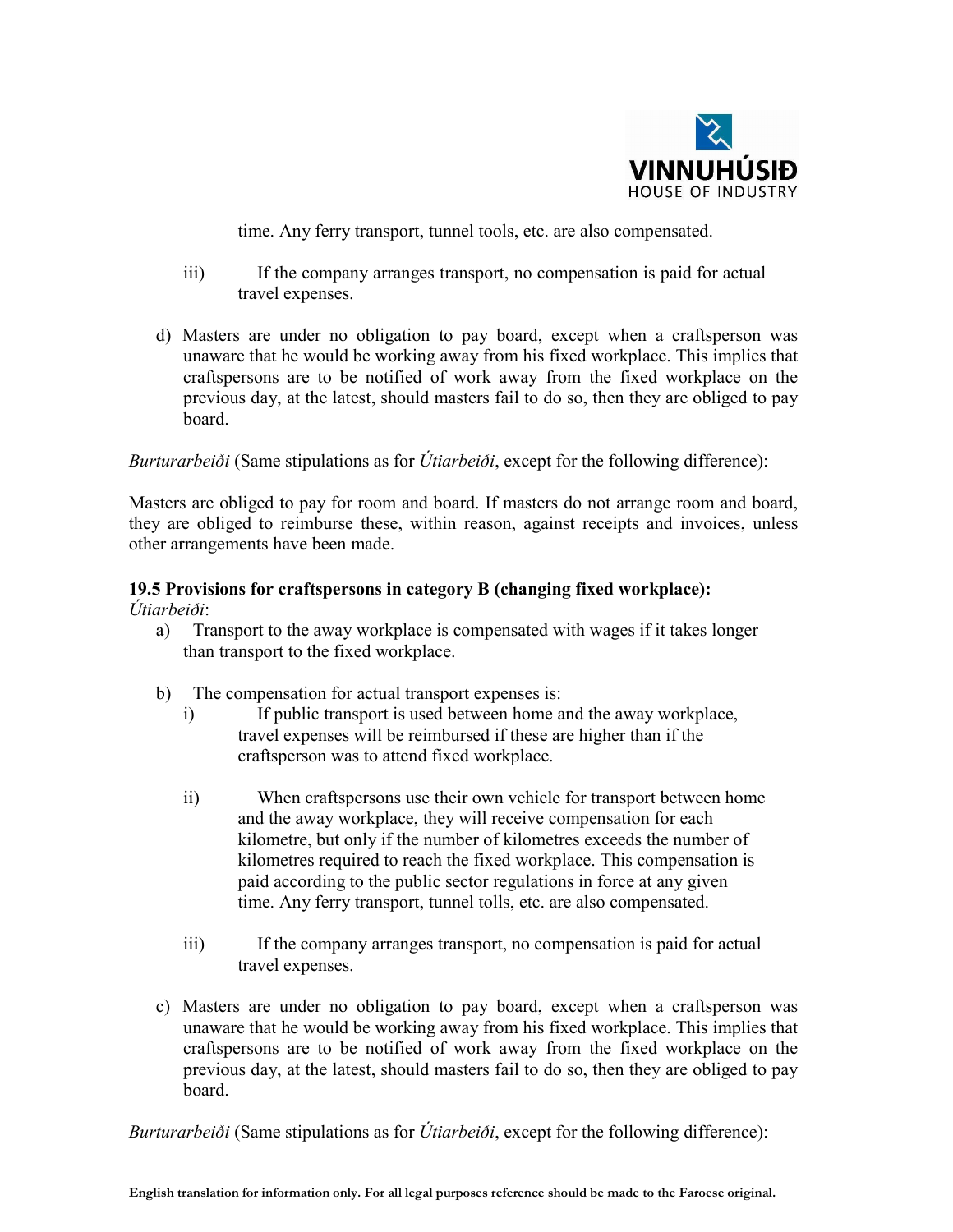

e) Masters are obliged to pay room and board. If masters do not arrange room and board, they are obliged to reimburse these, within reason, against receipts or invoices, unless other arrangements have been made.

#### 19.6 Provisions for category C (service workers)

a) When people are hired by employment contract in category C, a special agreement shall be entered into between the employer and service worker regarding the terms and conditions of work.

b) *Burturarbeiði* is subject to the same stipulations as listed for category A and B.

19.7 Travel abroad: Travel abroad shall be compensated according to public sector regulations, unless other arrangements have been made.

19.8 Use of own vehicles to provide services for masters: If craftspersons use their own vehicle they shall receive compensation for each kilometre driven, according to the public sector regulations in force at any given time.

19.9 Thus masters cannot order craftspersons to use their own vehicle for work.

19.10 Any agreements reached between craftspersons employed before October 1, 2007, and masters must not deteriorate due to this Agreement; therefore, any changes to such agreements shall be announced with a term of notice.

#### Art. 20. Overtime Pay

20.1 Overtime is paid as follows for both craftspersons and specialist workers:

| First 4 hours, standard wages             | $+35\%$  |
|-------------------------------------------|----------|
| Following 3 hours, standard wages $+60\%$ |          |
| Following hours, standard wages           | $+100\%$ |
| Saturday                                  | $+100\%$ |

20.2 Working on Sundays, public holidays and non-working days is compensated with 100% additional pay, which shall be kept up if continuous work is required.

20.3 Double wages shall be paid for working during meal breaks.

20.4 Overtime – if working hours exceed the 8-hour shift – for shift work as well as Sundays and holidays – allowances are paid pursuant to subsection 20.1 herein.

#### Art. 21.

21.1 Overtime shall not accrue before the ordinary working day as per agreement (8 hours) has been worked, if there has been a chance to work. However, illness and night work caused by the master or company are excluded from the aforementioned.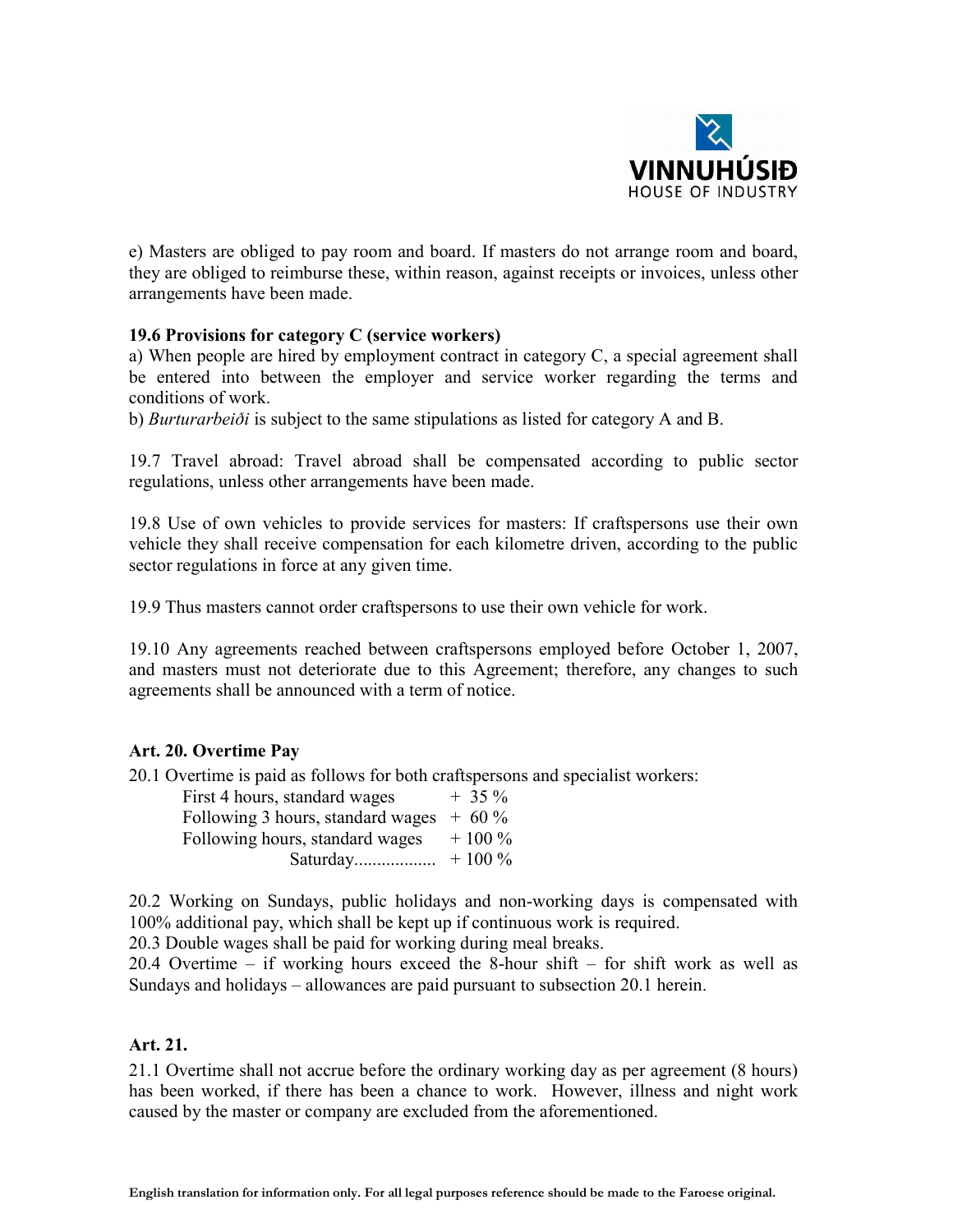

22.2 When a member is summoned by a master outside ordinary working hours, members shall receive standard wages  $+$  the following additional pay:

- + 35% between 6:00 pm 9:00 pm
- + 60% between. 9:00 pm 12:00 midnight
- + 100% between. 12:00 midnight 7:00 am

21.3 Additional payments shall continue if evening or night work continues uninterrupted into the regular working hours the morning after.

#### Art. 22. Payments

22.1 Wages shall be paid according to a fixed scheme either weekly or fortnightly. However, if a special agreement is signed between individual companies and the trade union concerned (Føroya Handverkarafelag or Landsfelag Handverkaranna), wages can be paid monthly.

22.2 Each payment shall be accompanied by a payslip.

22.3 Masters shall pay wages, holiday pay, pension contribution and any other items agreed by the federations through the A-skattaskipan (income taxation at source regime).

22.4 All payments and transfers pursuant to the agreements shall be made when wages are paid.

## Art. 23. On-call

Craftspersons on call shall receive an On-call Allowance of DKK 15.00 per hour from Monday to Friday at 12:00 midnight. From Friday midnight and until regular working hours resume on Monday morning craftspersons on call shall receive an On-call Allowance of DKK 30.00 per hour. On-call allowances on public holidays and non-working days shall be the same as in weekends.

## Chapter 5: Payments

## Art. 24. Membership Fee

24.1 Each workplace may freely decide whether the master shall retain the membership fee for members of the craftspersons' unions.

24.2 The aforementioned decision shall be made by a simple majority of craftspersons, specialist workers and masters voting by ballots at the workplace.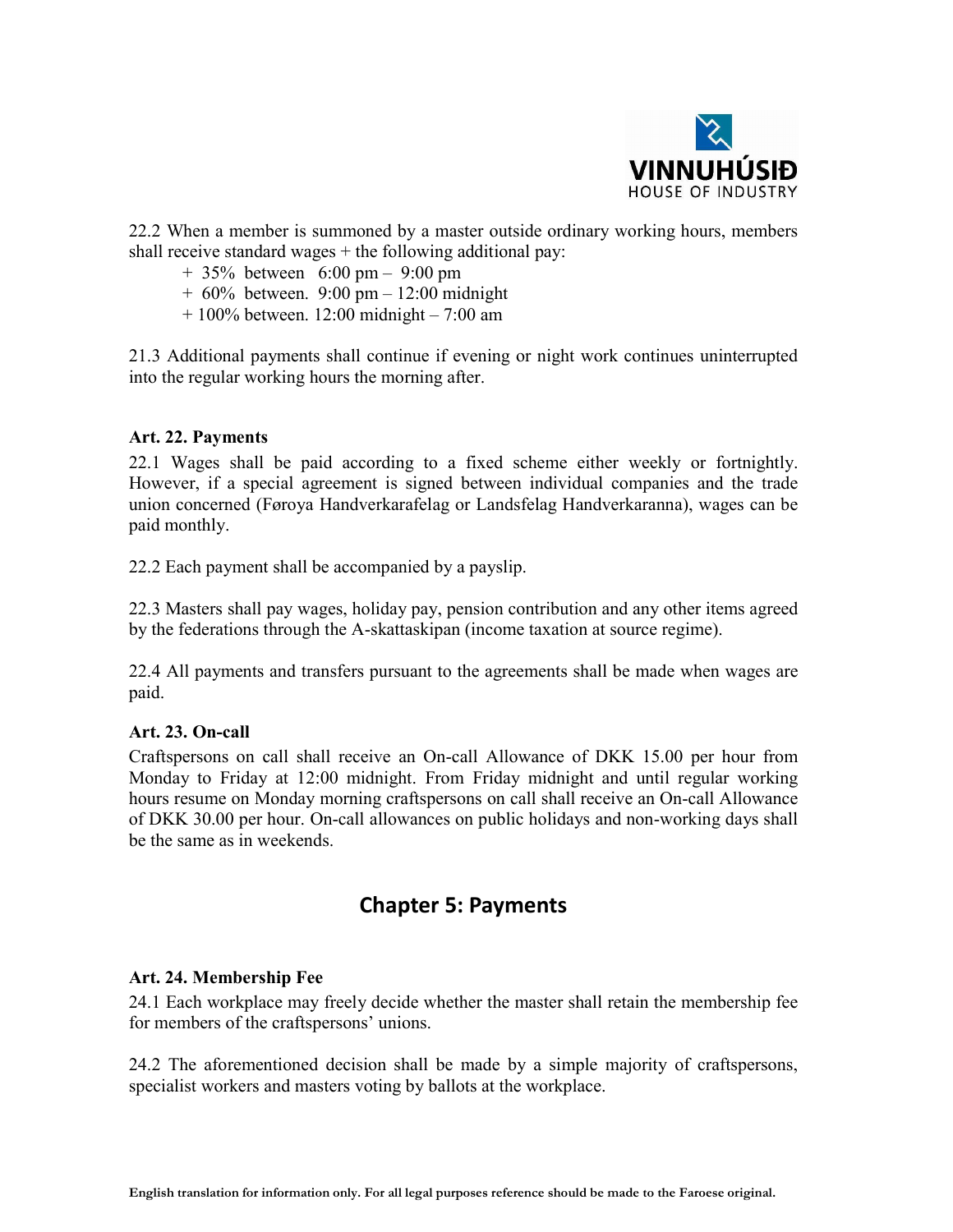

24.3 If it is decided that the master is to retain membership fees, said fees shall be paid to the craftspersons' union concerned as per agreement.

### Art. 25. Education Fund

Craftspersons and master craftsmen each pay DKK 0.10 of each hour of work into the education and continuing training of craftspersons and master craftsmen.

#### Art. 26. Pension Fund

26.1 Masters pay 13% of wages into Føroya Handverkarafelag or Landsfelag Handverkaranna's pension fund.

26.2 If workers, who have been employed by their current employer for at least 1 year, die while at work, their spouse or children under 18, for whose maintenance they were responsible, are entitled to bereavement compensation for the month in which they died and three months after that.

For hourly-paid workers wages are calculated as an average of the wages paid by their current employer over the last 12 months of the employment.

26.3 The pension fund is both for journeymen and specialist workers in craft trades.

27.4 When a craftsperson turns 67, the pay quotient equivalent to pension payments is paid as wages.

## Chapter 6: Other Provisions

#### Art. 27. Dining and Cloak Rooms

27.1 Any workplace with several workers shall have a dining room.

27.2 Any workplace with several workers shall have a cloakroom.

## Art. 28. Work Clothes, Protective Clothes and Exhaust Ventilation

28.1 Bakers shall receive work clothes for free.

28.2 Welders, mechanics and others who carry out welding, cutting and grinding assignments shall receive for free protective clothes, such as oilskin aprons, sleeves and gloves from the master.

28.3 Exhaust ventilation is required during welding inside tanks.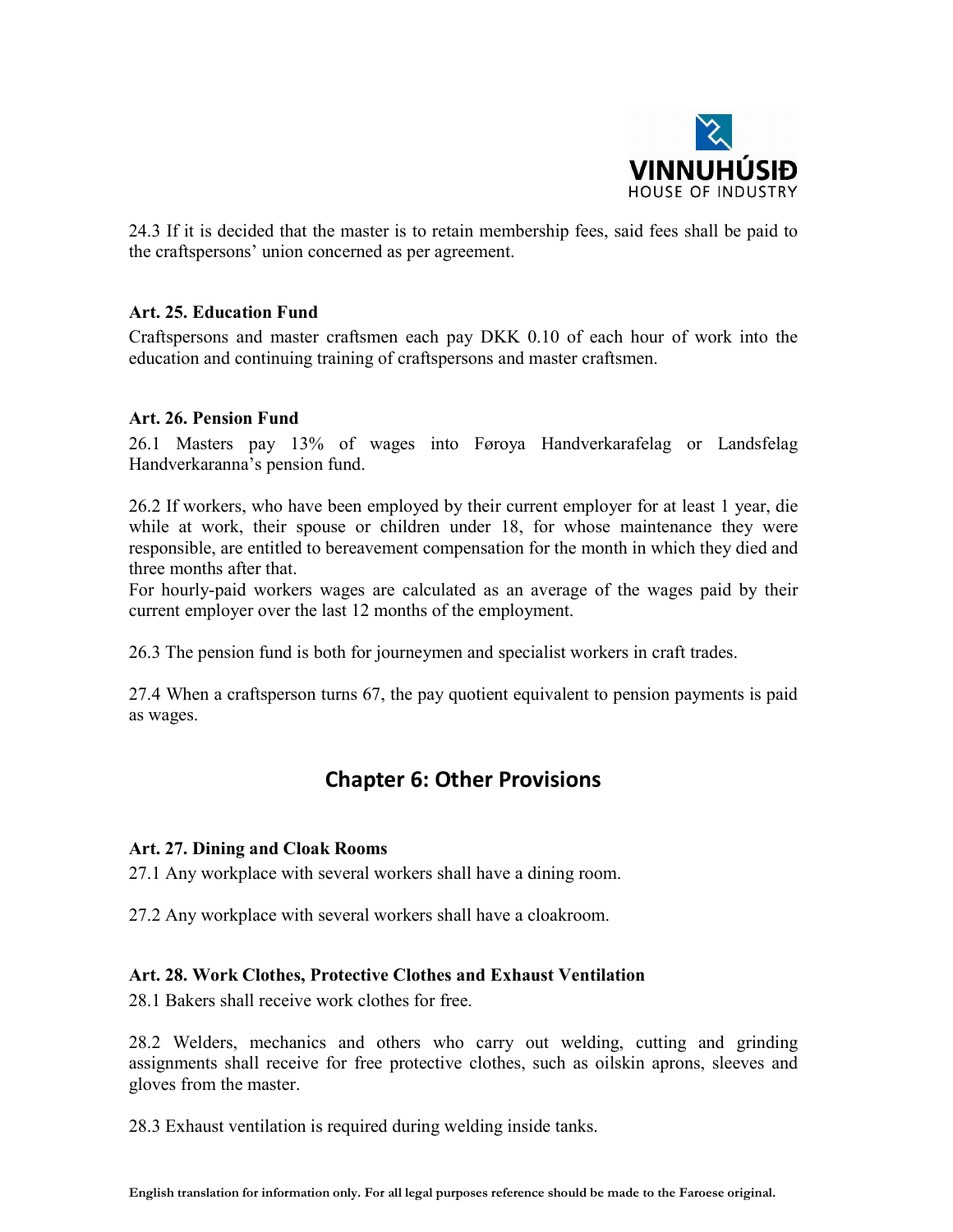

## Chapter 7: Labour Relations

#### Art. 29.

The parties agree that it is in their common interest for all employers/masters to be members of an employers' association and for all craftspersons to be members of a craftspersons' union.

Arbeiðsgevarafelagið/Handverksmeistarafelagið endeavour to inform employers/masters about the advantages of membership in the employers' association and in working for such membership. Similarly, the craftspersons' unions endeavour to inform craftspersons about the advantages of membership in craftspersons' unions and also in working for such membership. The parties strive to ensure that the agreements in force are upheld.

Craftspersons and masters have a duty to notify the unions and associations when nonorganised craftspersons or masters work at the same workplace.

#### Art. 30. Unskilled Labour

When craftspersons, who are employed pursuant to this agreement, carry out unskilled labour their wages shall not to be reduced.

#### Art. 31. Transfers between Unions

Upon transfer between unions, any debt, arrears or membership fees to the date of transfer must be paid.

## Art. 32. Provisions for Board Members

32.1 If a board member experiences any grievance due to being a board member of a craftspersons' union or employers' association, he can lodge a complaint with the board of which he is a member.

32.2 The board shall process the complaint immediately and submit it with a recommendation to its federation within 3 days.

32.3 The federation that receives such a complaint shall process it immediately.

32.4 Should the nature of the complaint be such that it concerns both federations, then a joint meeting shall be summoned as soon as possible and within 3 days of reception of the complaint from the local union by either of the federations.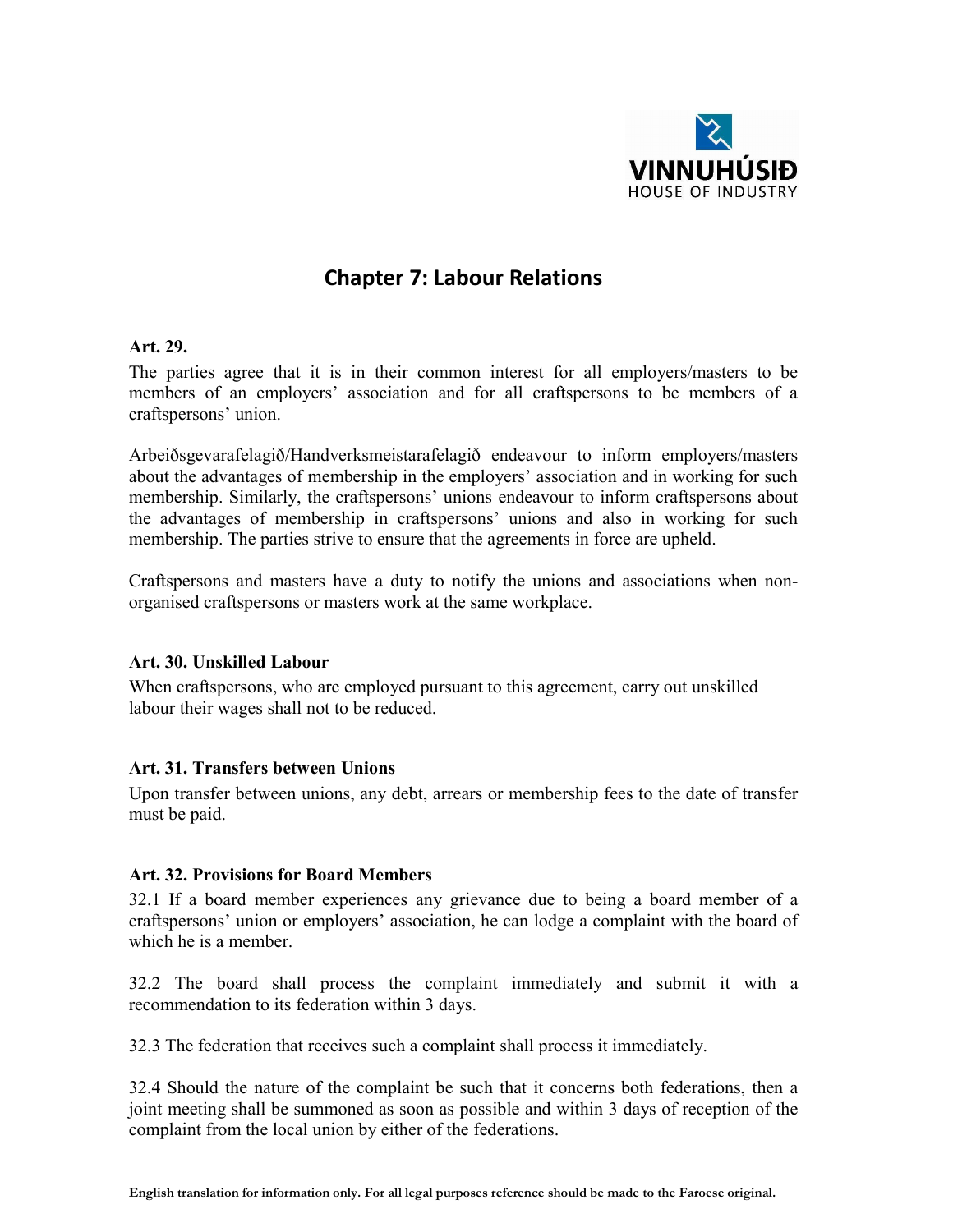

#### Art. 33. Labour Disputes

33.1 Should any dispute arise about labour matters not provided for in this Agreement, the unions and associations shall negotiate the terms and conditions of work and pay in question, before taking the matter to a committee.

33.2 Any dispute whatsoever regarding the correct interpretation of this Agreement shall be settled by a committee.

33.3 Each union and association shall appoint 2 members of said committee. Should the committee fail to reach an agreement, the matter shall be subject to arbitration by the judge or any other person appointed by him. The arbitrator's decision shall be final.

#### Art. 34. Shop Steward Scheme

Both unions recognise the shop steward scheme. Refer to the provisions for the shop steward scheme.

#### Art. 35. Special Agreements

Member unions and associations may enter special agreements with each other, however, no such agreement may go against the agreement between the federations.

## Chapter 8: Terms of Validity and Notice

#### Art. 36. Validity and Notice

36.1 This agreement enters into force on October 1, 2016 and can be terminated with 2 months' notice by an October 1, though by October 1, 2018 at the earliest

Tórshavn, November 7, 2016

On behalf of Føroya Handverkarafelag Suni Simonsen, Chair

On behalf of Landsfelag Handverkaranna Daniel P. Djurhuus, Chair

On behalf of Føroya Arbeiðsgevarafelag Marita Rasmussen, Lead Negotiator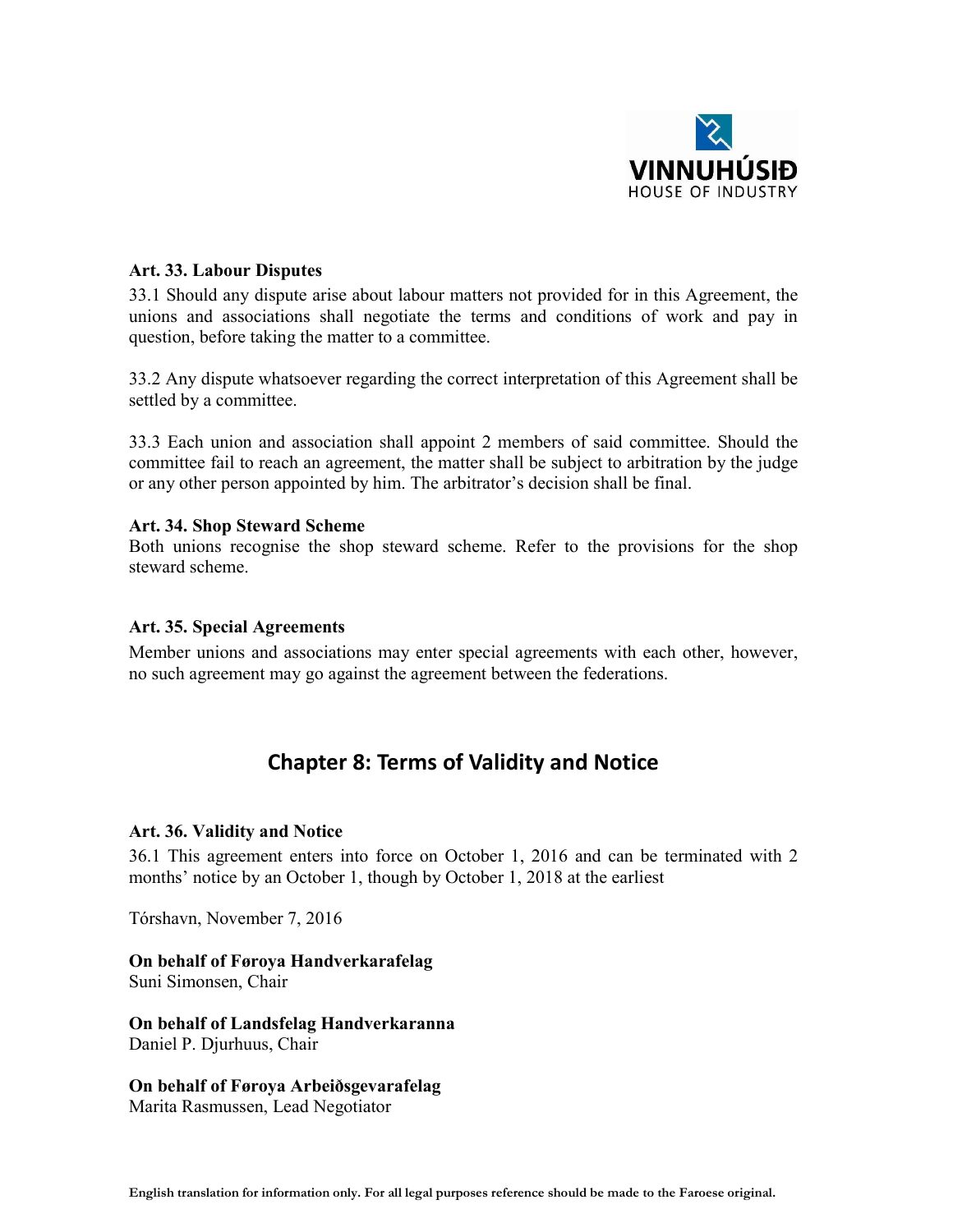

On behalf of Føroya Handverksmeistarafelag Magnus Magnussen, Chair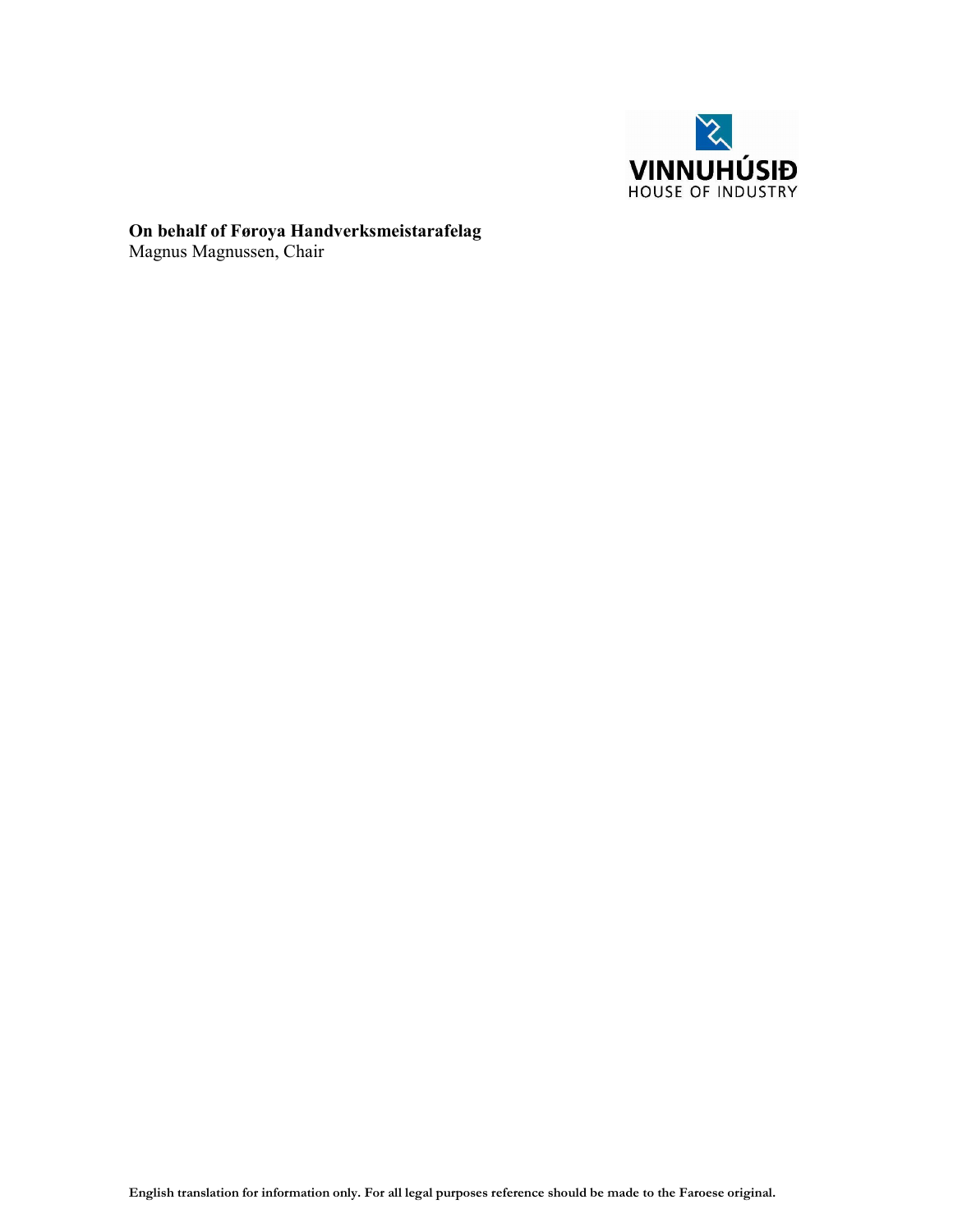

## Union Steward Scheme

- 1. Workplaces with 5 or more workers may elect a shop steward for 2 years at a time.'
- 2. Union stewards shall receive necessary information regarding any planned measures, which might affect working conditions.
- 3. The employer and the board of the organising union shall receive a written notification of the outcome of shop steward elections.
- 4. Union stewards represent and negotiate with employers or their representatives on behalf of fellow workers, and they shall do their utmost to ensure that work is carried out in an environment of respect.
- Employers and stewards shall together promote sound cooperation at the workplace.
- 5. The parties agree to strive to ensure the highest possible standards of health, safety and wellbeing at the workplace.

The aim is to foster safety, wellbeing and development at the workplace, promote social cohesion, as well as enthusiasm among both employees and management for the tasks at hand. For health and safety matters, please refer to the Health and Safety at Work Act in force.

Management and employees shall jointly strive to ensure that the aforementioned health and wellbeing targets are met

Health and wellbeing policy for workplaces

Employers shall ensure that:

- − Work is arranged in a manner that minimises the risk of worker stress.
- − Measures are implemented to guarantee sound cooperation between management and employees as well as between employees.
- − There is no bullying at the workplace.
- − Potential complaints regarding health or wellbeing are immediately registered and dealt with by management, shop stewards and safety stewards.
- − Any necessary measures are implemented to improve the situation, if compliance with the aforementioned conditions should prove unsatisfactory.
- 6. Stewards shall convey any complaints or recommendations from their colleagues to their employer or, if he is unavailable, to his representative.

Stewards have the right to take proceedings regarding health and safety at the workplace, refer to FAROESE PARLIAMENTARY ACT 70, DATED MAY 11,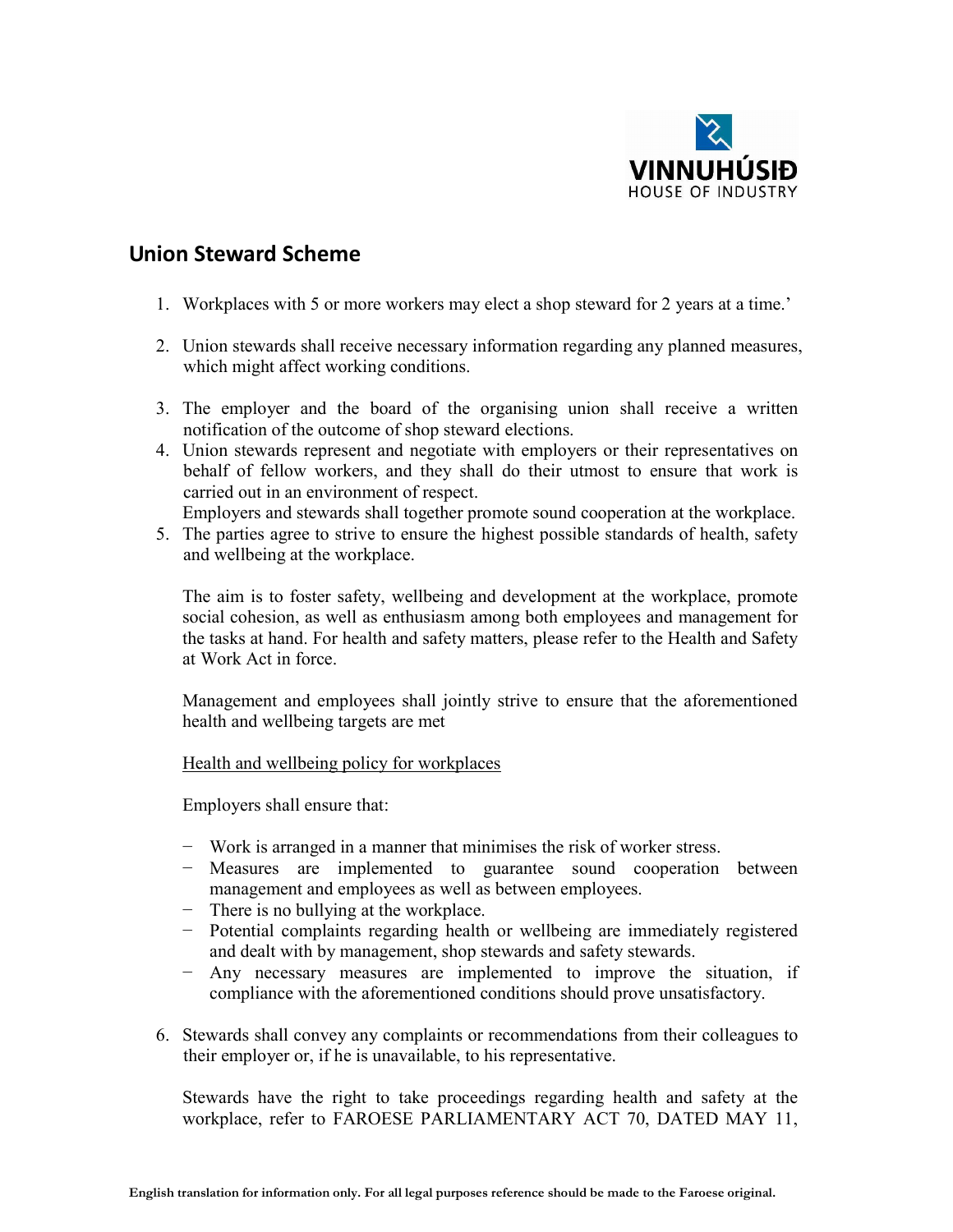

2000, ON THE WORKING ENVIRONMENT, AS AMENDED BY FAROESE PARLIAMENTARY ACT 18, DATED MAY 8, 2008.

Stewards also have the right to take proceedings regarding matters mentioned in section 5.

7. If, during negotiations, stewards are unable to reach an agreement with the management at the workplace, which workers can accept, then the issue shall immediately be submitted to the organising union.

Stewards and workers may not stop working, before receiving instructions from the union.

8. Stewards are entitled to freely tend to their tasks as stewards. Stewards' duties shall be carried out in such a manner that they have as little impact as possible on production. Management shall receive notice of any absence as soon as possible.

In this case, as when management summons stewards regarding issues related to workers or working conditions, stewards shall receive the stipulated wages for the time they spend away from work.

9. The term of notice for stewards is as stipulated in the Main Agreement + 1 month.

Stewards shall only be dismissed on arguable and demonstrably necessary grounds. In the case of lack of work, the conditions of notice applicable to other workers shall also apply to stewards.

10. Any disputes regarding dismissals of stewards shall be dealt with in accordance with Art. 35.3. Should any such dispute arise, the unions shall immediately initiate negotiations, before taking the matter to arbitration.

If an employer upholds a dismissal, in spite of the arbitration committee deciding against said employer, then the arbitration committee shall determine the compensation to be paid to the steward.

The amount of such compensation shall be determined based on the circumstances of the dismissal, but may, however, not exceed 3 months' salary in accordance with the dismissed steward's employment contract.

- 11. Deputies for shop stewards, who shall substitute stewards when they are absent, shall carry out their duties under the same terms and conditions as stewards.
- 12. If workers agree to elect a new steward, such elections may take place according to the provisions in paragraph 3 herein.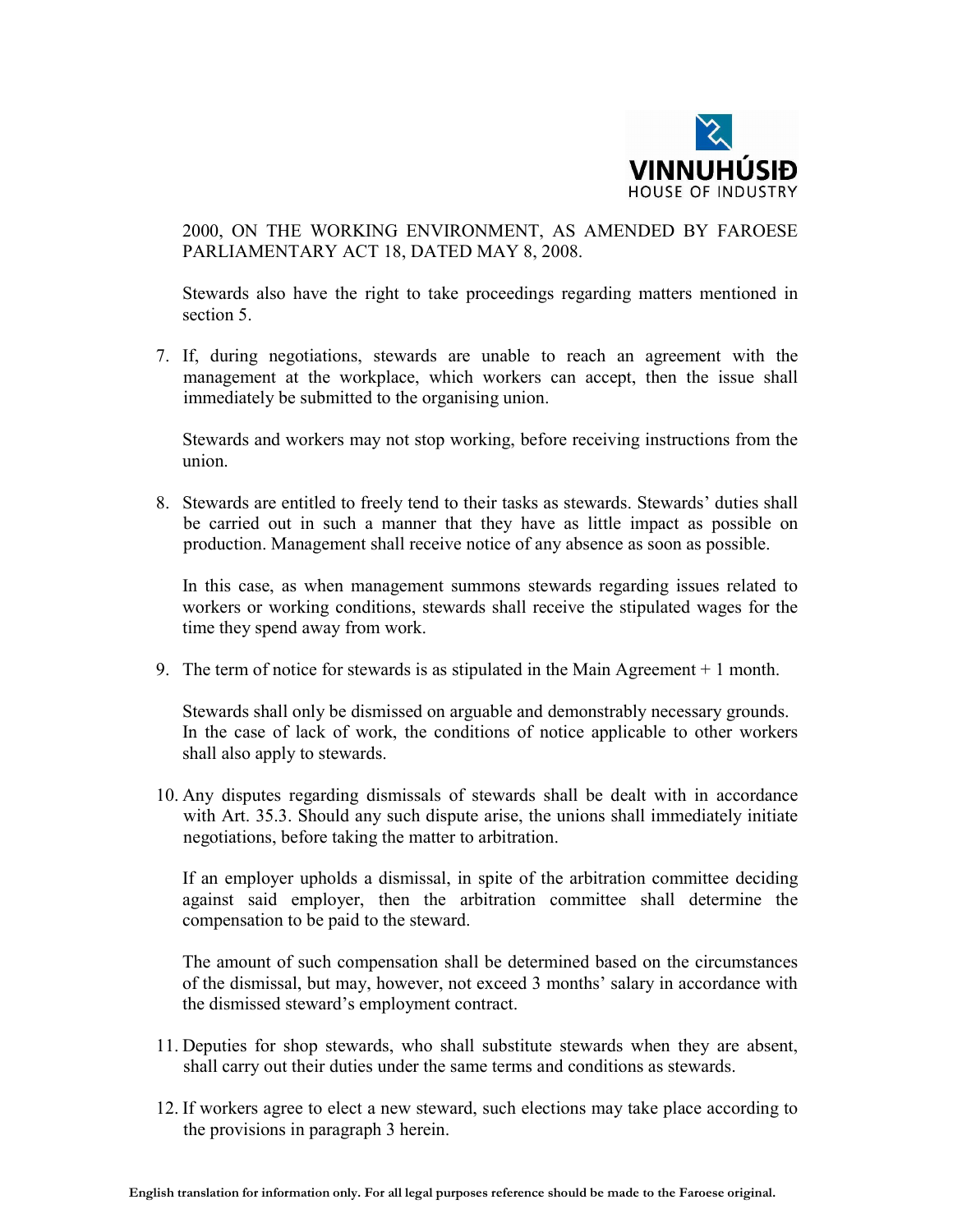

- 13. This shop steward scheme may only be amended during collective bargaining.
- 14. Should any disputes arise regarding this scheme, they shall be settled by an arbitration committee, in accordance with Art. 35.3 of the Agreement between the unions and employer´s association.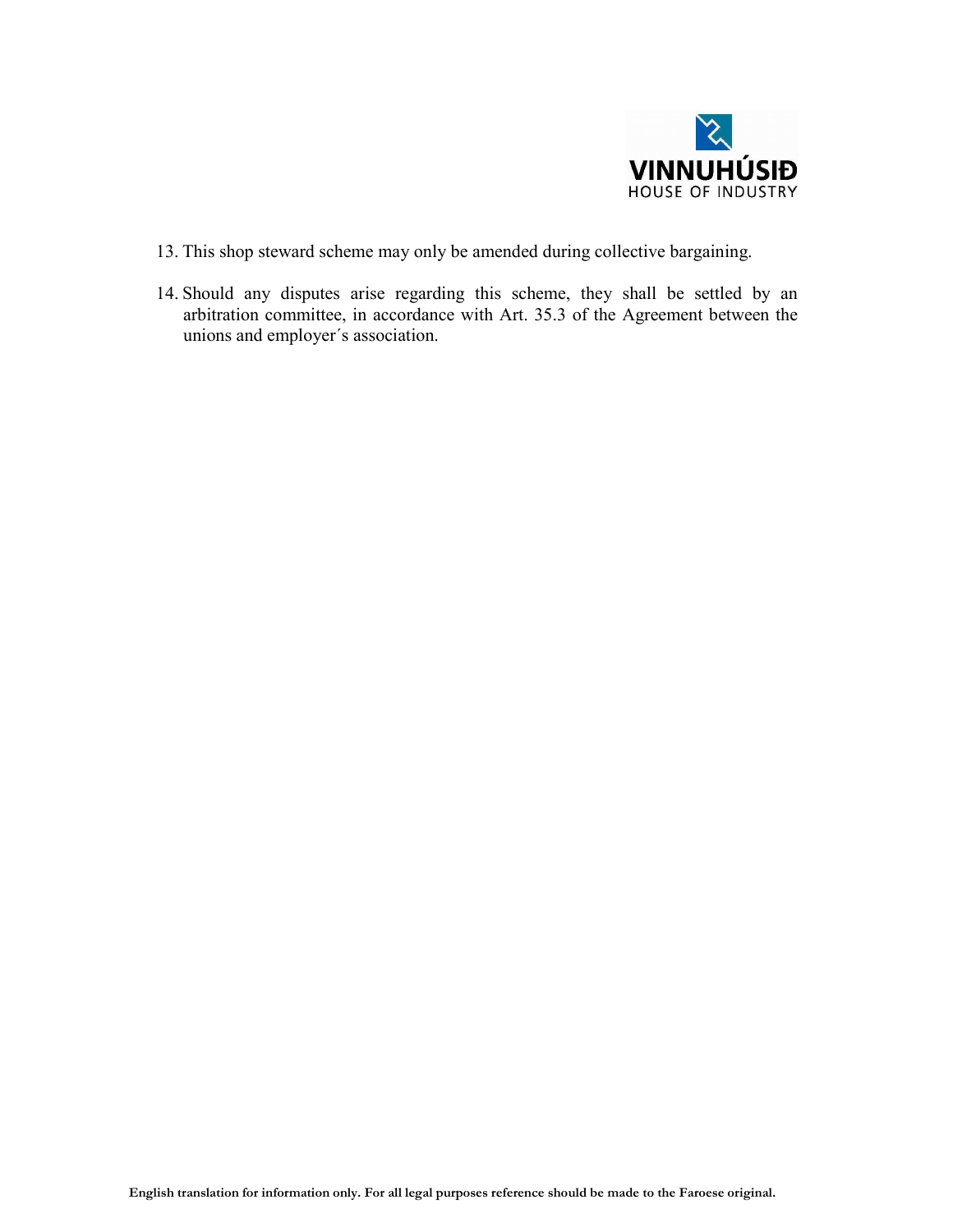

## *SALARY AGREEMENT FOR SALARIED CRAFTSPERSONS*

## Art. 1. Employment

1.1 This Agreement applies to all craftspersons whom employers wish to employ with a fixed salary.

1.2 Employers who, when this Agreement enters into force, have already entered a fixed salary agreement with craftspersons, may still use their previous agreement. Nevertheless, this Agreement shall apply to all craftspersons who are employed as salaried craftspersons after October 1, 1991.

1.3 Craftspersons employed pursuant to this Agreement shall receive an employment contract in accordance with Faroese parliamentary legislation on employment contracts.

#### Art. 2. Salary

2.1 Craftspersons employed under the Salary Agreement for Salaried Craftspersons shall receive a salary of at least the journeyman's wages stipulated in the Main Agreement in force times a monthly number of hours of 173.33 hours. Otherwise, the parties are free to decide on an appropriate salary.

2.2 No agreements whatsoever reached between masters and craftspersons employed before October 1, 2007 may deteriorate due to this Agreement; therefore, any changes to such agreements shall be announced with a term of notice.

2.3 Working a full working week, meaning 40 hours per week, is a condition for receiving the salary stipulated in subsection 2.1.

2.4 Craftspersons working short time shall receive a salary proportional to the reduced number of hours they work.

#### Art. 3. Overtime Pay

4.1 Overtime shall be compensated with overtime pay in accordance with Art. 20 in the agreement on hourly rates entered into between the craftspersons' union and the employers' association.

4.2 Craftspersons working short time shall only receive overtime pay after having worked a full day.

4.3 If, for example, a craftsperson works 30 hours per week and works 9 hours in one day, he shall receive an additional payment of: Regular craftspersons' hourly rates for 2 hours and overtime pay in accordance with subsection 1.1 for 1 hour.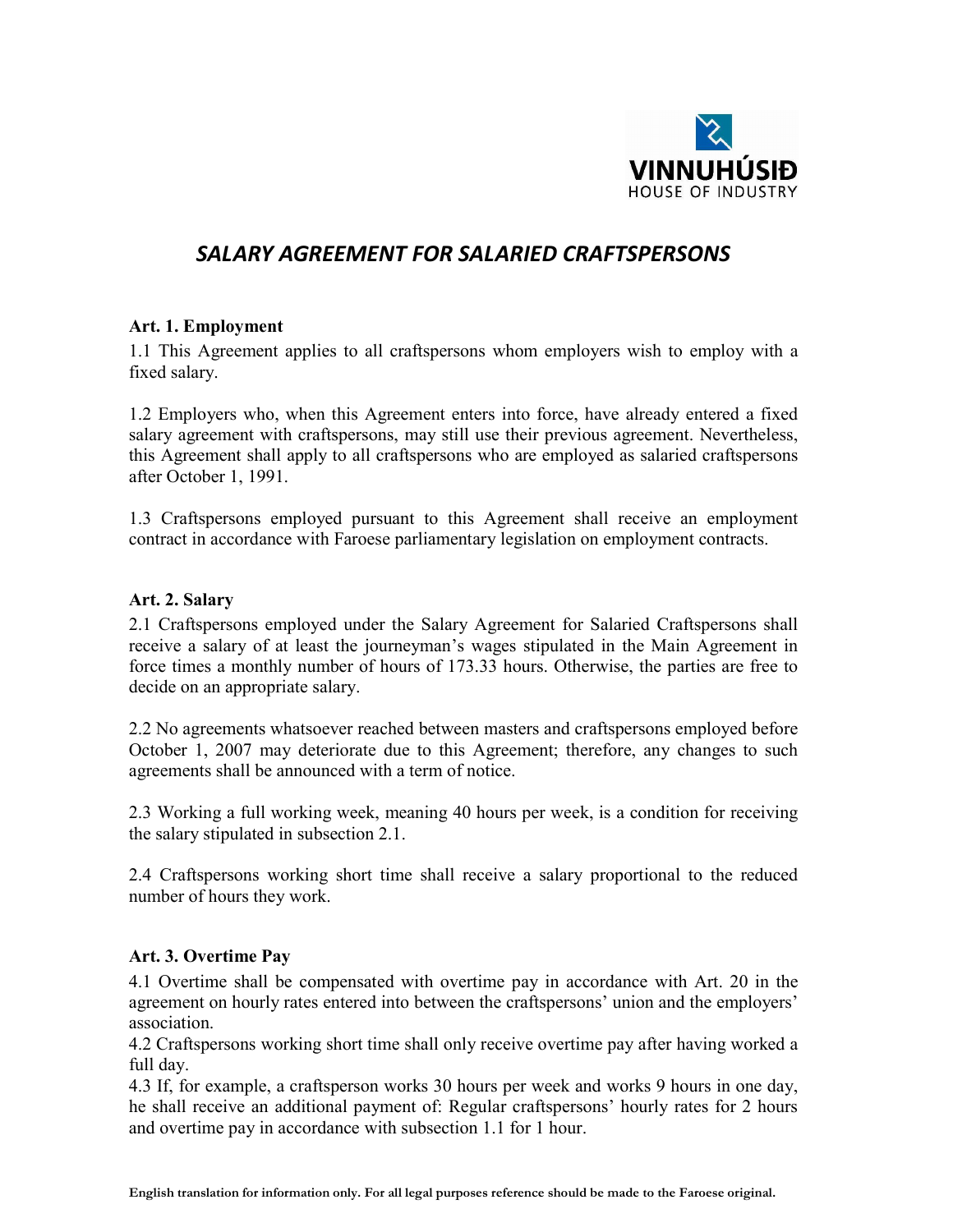

### Art. 4. Time Off in Lieu of Wages

Overtime, exceeding 40 hours per week, which is compensated as time off in lieu of wages, shall be compensated according to its value.

#### Art. 5. Business Trips

Employers shall pay all expenses related to business trips.

#### Art. 6. Non-working Days

On May 1 workers have the whole day off. On Faroese Flag Day (April 25), Danish Constitution Day (June 5), November 1 and Christmas Eve (December 24) workers have the day off from 12:00 noon.

#### Art. 7. Holiday Provisions

Craftspersons' holidays are governed by Faroese Parliamentary Act 30, dated April 7, 1986, on paid holidays.

#### Art. 8. Leave

8.1 Craftspersons are entitled to unpaid leave, provided that it is not to the detriment of employers' interests.

8.2 When union stewards request leave to attend steward courses, employers shall treat such requests favourable. This also applies to board members of the craftspersons' unions.

## Art. 9. Pregnancy

9.1 Pregnant craftspersons shall notify their employers 3 months before their due date. If they fail to do so, then employers are entitled to dismiss them as of the day when they are no longer able to work.

#### Art. 10. Sick Pay and Bereavement Allowance Regulations

10.1 Illness

Sick Pay, Bereavement Allowance and other such matters shall be governed by the regulations in Faroese Parliamentary Act 13, dated March 30, 1958, on salaried employees.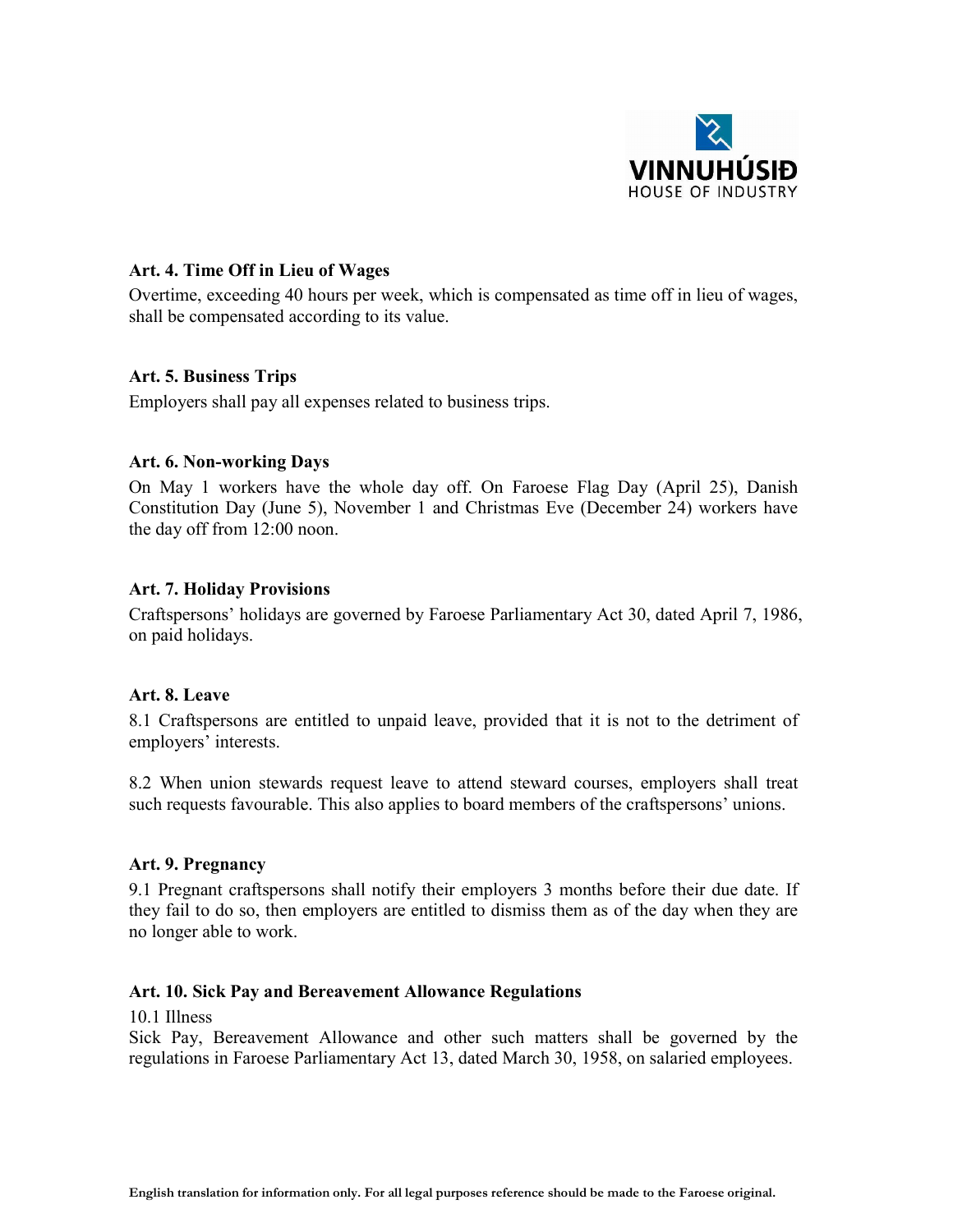

#### Art. 11. Termination of Employment

11.1 Employment contracts can be terminated with a months' notice by the first day of a month, unless it has been agreed that employment is only temporary or on a trial basis, and that said employment lasts no longer than 3 months.

After 2 years' employment a 3-month notice is required. After 5 years' employment a 4-month notice is required.

For craftspersons employed before October 1, 2005, the regulations provided for by Faroese Parliamentary Act 13, dated March 30, 1958, on salaried employees shall govern such matters.

11.2 Craftspersons shall give 1 month's notice at any given time.

## Art. 12. Education Fund

Craftspersons and master craftsmen each pay DKK 0.10 of each hour of work into the education and continuing training of craftspersons and master craftsmen.

#### Art. 13. Pension Fund

As of October 1, 2007, masters pay 11% of wages into Føroya Handverkarafelag or Landsfelag Handverkaranna's pension fund. As of October 1, 2008 pension payments increase 1% to 12%. As of October 1, 2009 pension payments increase 1% to 13%.

#### Art. 14. Special Agreements

While this Agreement is in force Føroya Arbeiðsgevarafelag / Føroya Handverksmeistarafelag and Føroya Handverkarafelag / Landsfelag Handverkaranna may enter into special agreements.

## Art. 15. Validity and Notice

This Agreement enters into force on October 1, 2014 and may be terminated by either party with 2 months' notice, though, by October 1, 2016 at the earliest.

#### *Agreed Minutes on an Offshore Agreement:*

*The parties agree to take up negotiations about an agreement for craftspersons employed in the offshore industry in Faroese waters.*

The parties aim to conclude this task by June 1, 2015.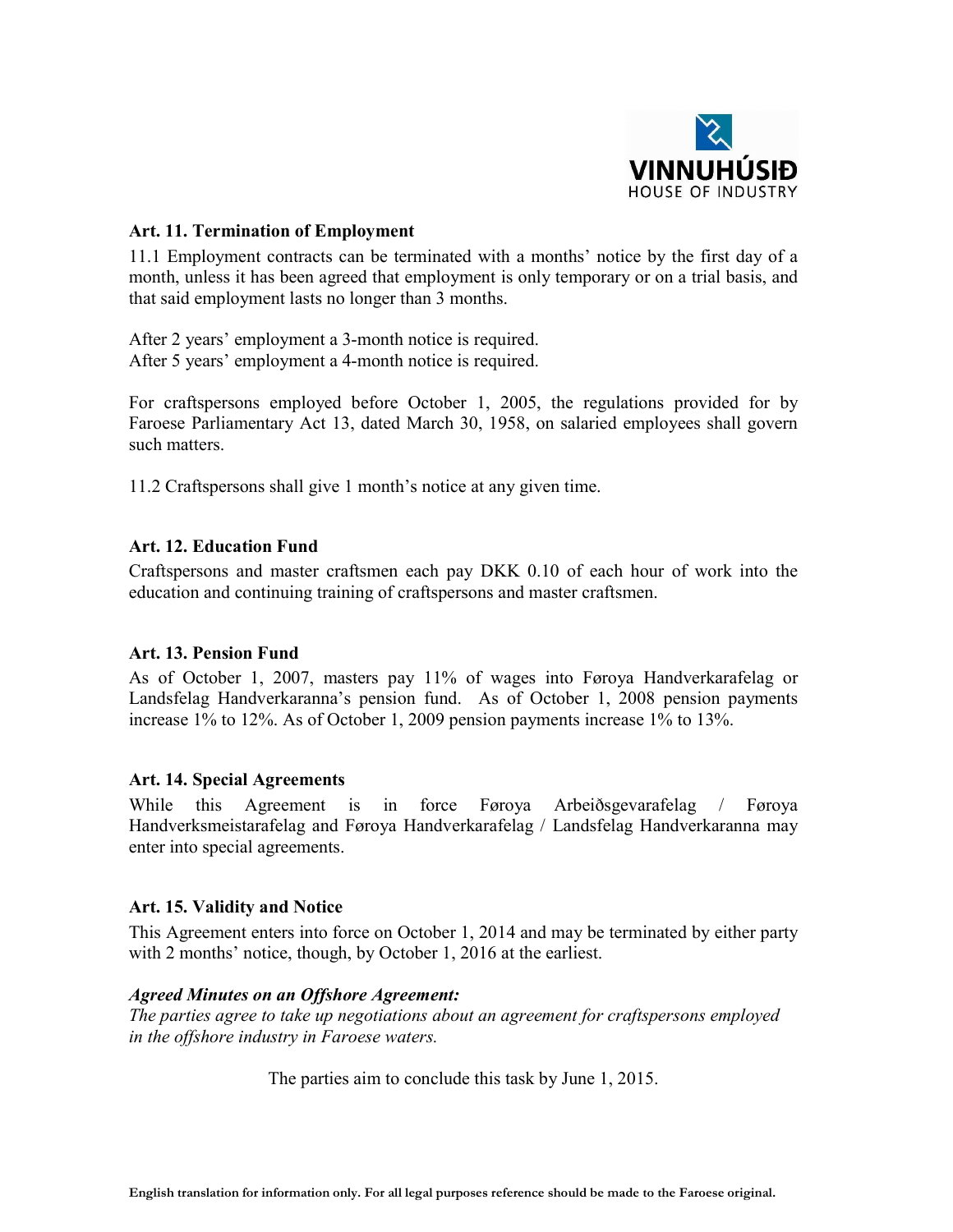

## Apprentice Agreement

between

## Føroya Handverkarafelag & Landsfelag Handverkaranna

and

Føroya Arbeiðsgevarafelag & Føroya Handverksmeistarafelag.

## Art. 1. Scope of the Agreement

This Agreement is valid for craft apprentices training in accordance with the Faroese Vocational Education and Training Act, and who are employed by masters/companies that are members of Føroya Arbeiðsgevarafelag/Føroya Handverksmeistarafelag.

## Art. 2. Working Hours

2.1 As of January 1, 1980, in accordance with Faroese Parliamentary Act 37, dated June 1, 1978, the ordinary working week is 40 hours. Daily working hours shall be the same as that of other employees at the same company (journeymen).

Masters are obliged to pay apprentices wages for the number of hours per week stipulated in the Apprentice Agreement.

2.2 If apprentices are absent from work/school without legitimate reason, then companies/masters are not obliged to pay them wages for the periods they have been absent.

## Art. 3. Shift Work

Apprentices may work shifts like journeymen. Shift Work Allowance shall be paid at the same percentage rate as apprentice wages of journeyman wages.

When working in shifts, meal breaks shall not be deducted for the  $2<sup>nd</sup>$  and  $3<sup>rd</sup>$  shifts.

## Art. 4. Holiday Pay

Please refer to the Faroese Parliamentary Act on paid holidays. Apprentices shall, at present, receive 12% holiday pay.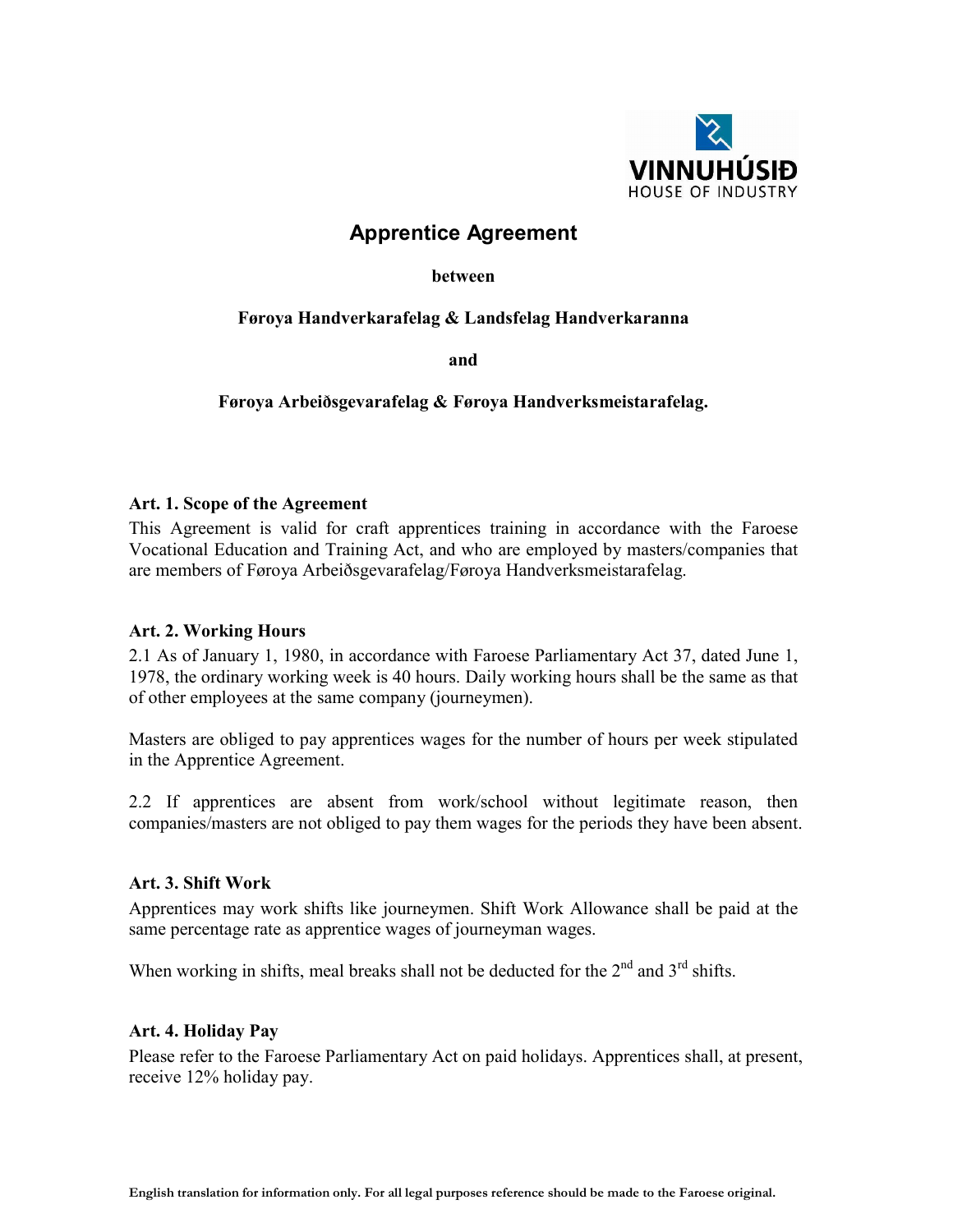

### Art. 5. Maternity and Paternity Leave

Governed by the Faroese Parliamentary Act on the Parental Leave Scheme.

#### Art. 6. Illness

Governed by the Faroese Parliamentary act on sickness benefits.

Apprentices shall submit a doctor's certificate, if so required by the master or the company. (Notwithstanding any sickness benefits received.)

#### Art. 7. Non-working Days

Apprentices are entitled to the same non-working days as those stipulated in the Main Agreement. Currently the following are non-working days: On May 1 and New Year's Eve (January 31) workers have the whole day off. On Faroese Flag Day (April 25), Danish Constitution Day (June 5), November 1 and Christmas Eve (December 24) workers have the day off from 12:00 noon. Masters shall not pay wages for public holidays and nonworking days, however, they shall pay 1.5% to the pension fund for said days.

#### Art. 8. Wages

Apprentices shall, at any given time, receive the wages stipulated in the Agreement in force between Føroya Handverksmeistarafelag and Føroya Handverkarafelag. This is:

1<sup>st</sup> year 35% of journeyman wages 2<sup>nd</sup> year 40% of journeyman wages 3<sup>rd</sup> year 45% of journeyman wages 4<sup>th</sup> year 55% of journeyman wages 5<sup>th</sup> year 70% of journeyman wages

Apprentices shall always start from year 1. If the study period, for example, lasts 3 years, then apprentices start from year 1 and then continue to year 2 and 3. Except when the study period is shortened, in that case, the shortened period shall be deducted from year 1. This means that if an apprentice's study period is shortened by 20 weeks, his  $1<sup>st</sup>$  year study period will be 32 weeks, after which the apprentice continues to year 2, etc.

#### Art. 9. Pay During School Periods

Masters are obliged to pay apprentices wages during their school periods.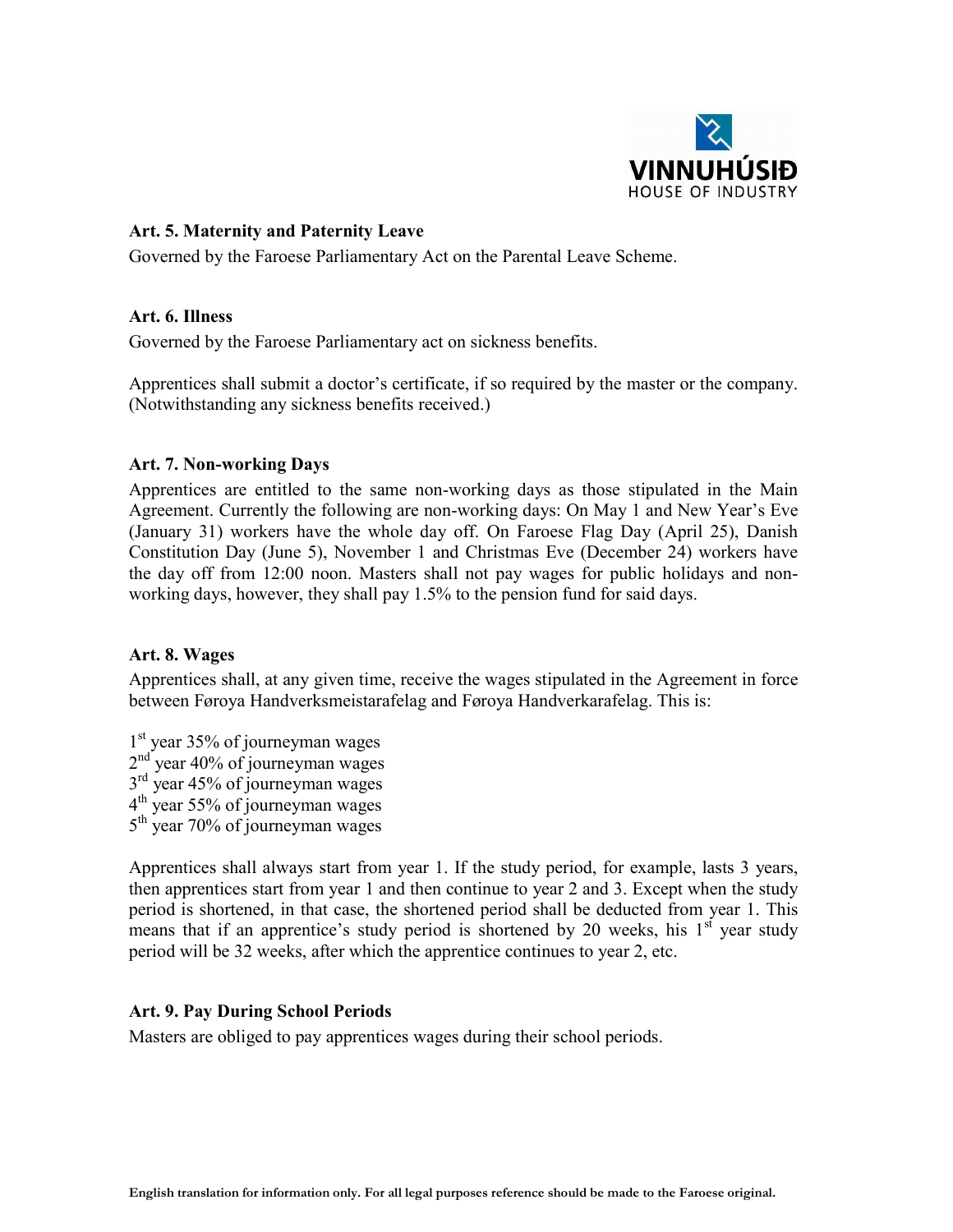

## Art. 10. Driving and Working Away from the Workplace

Art. 19 in the Main Agreement on provisions regarding driving and working away from the workplace for craftspersons and specialist workers applies to apprentices.

## Art. 11. Pension Payments

Masters pay 7.5% of wages into Føroya Handverkarafelag or Landsfelag Handverkaranna's pension fund.

The pension payment mentioned in Art. 7 is included in this pension payment.

## Art. 12. Payment of Wages

11.1 Wages shall be paid according to a fixed scheme either weekly or fortnightly.

- 11.2 Each payment shall be accompanied by a payslip(s).
- 11.3 All payments pursuant to agreements shall be made when wages are paid.

## Art. 13. Overtime

Throughout the apprenticeship overtime shall be compensated with year 1 specialist wages + the following percentages:

| First 4 hours<br>Next 3 hours |                 |          |
|-------------------------------|-----------------|----------|
|                               |                 | $+35%$   |
|                               |                 | $+60%$   |
|                               | Following hours | $+100\%$ |

Saturdays:

| Sundays and public holidays: $+100\%$ |        |
|---------------------------------------|--------|
| Following hours                       | $+60%$ |
| First 5 hours                         | $+35%$ |

## Art. 14. Work Stoppage

Apprentices may not participate in labour market work stoppages.

## Art. 15. Displaced Working Hours

For work within the following periods, the following allowances shall be paid (displaced working hours):

| <b>Trade</b>      | Period                                   | Allowance as of October 1, 2005 |
|-------------------|------------------------------------------|---------------------------------|
| Apprentice bakers | Any day between 6:00 pm and<br>$4:00$ am | 35.00                           |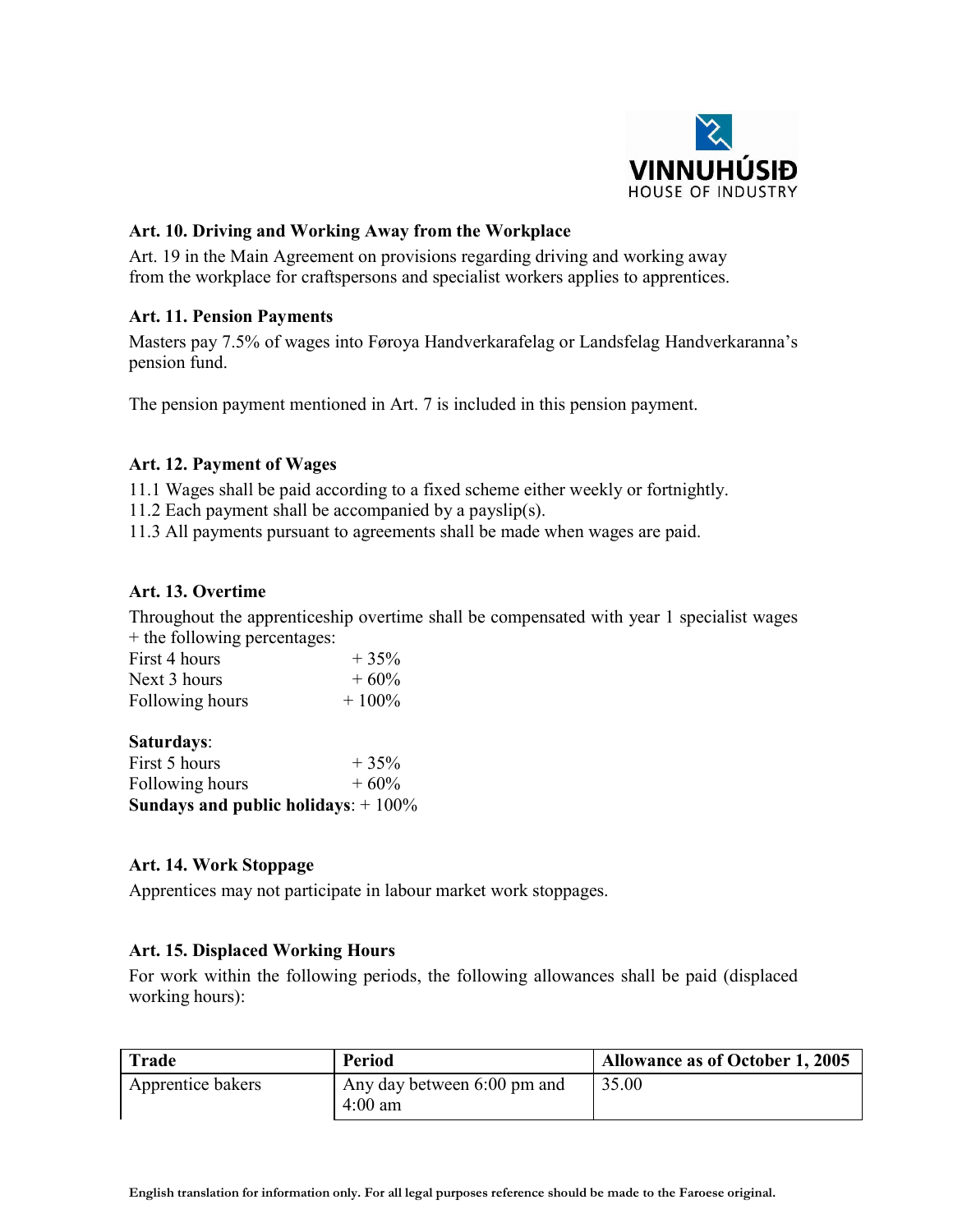

|                         | Sundays and Holidays 12:00<br>midnight to 12:00 midnight (24)<br>hours) and Non-working Days | 25.00                       |
|-------------------------|----------------------------------------------------------------------------------------------|-----------------------------|
| Apprentice chefs and    | Weekdays $6:00 \text{ pm} - 6:00 \text{ am}$                                                 | 4.00                        |
| waiters                 | Saturdays, Sundays and<br>Holidays                                                           | 5.50                        |
| Apprentice hairdressers | Sundays                                                                                      | Paid as apprentice overtime |

#### Art. 16. Membership Fees

Art. 24 in the Main Agreement applies to apprentices.

Currently this article stipulates:

"24.1 Each workplace may freely decide whether the master shall retain the membership fee for members of the craftspersons' unions.

24.2 The aforementioned decision shall be made by a simple majority of craftspersons, specialist workers and masters voting by ballots at the workplace.

24.3 If it is decided that the master is to retain membership fees, said fees shall be paid to the craftspersons' union concerned as per agreement."

#### Art. 17. Validity and Notice

This Agreement enters into force on October 1, 2016 and can be terminated with 2 months' notice by an October 1, though by October 1, 2018 at the earliest.

This Agreement does not apply to apprentices who commenced their apprenticeship before October 1, 2005, the parties may, however, choose to apply this Agreement.

Tórshavn, November 7, 2016

On behalf of Føroya Handverkarafelag Suni Simonsen, Chair

On behalf of Føroya Arbeiðsgevarafelag Marita Rasmussen, Lead Negotiator

On behalf of Landsfelag Handverkaranna Daniel P. Djurhuus, Chair

On behalf of Føroya Handverksmeistarafelag Magnus Magnussen, Chair.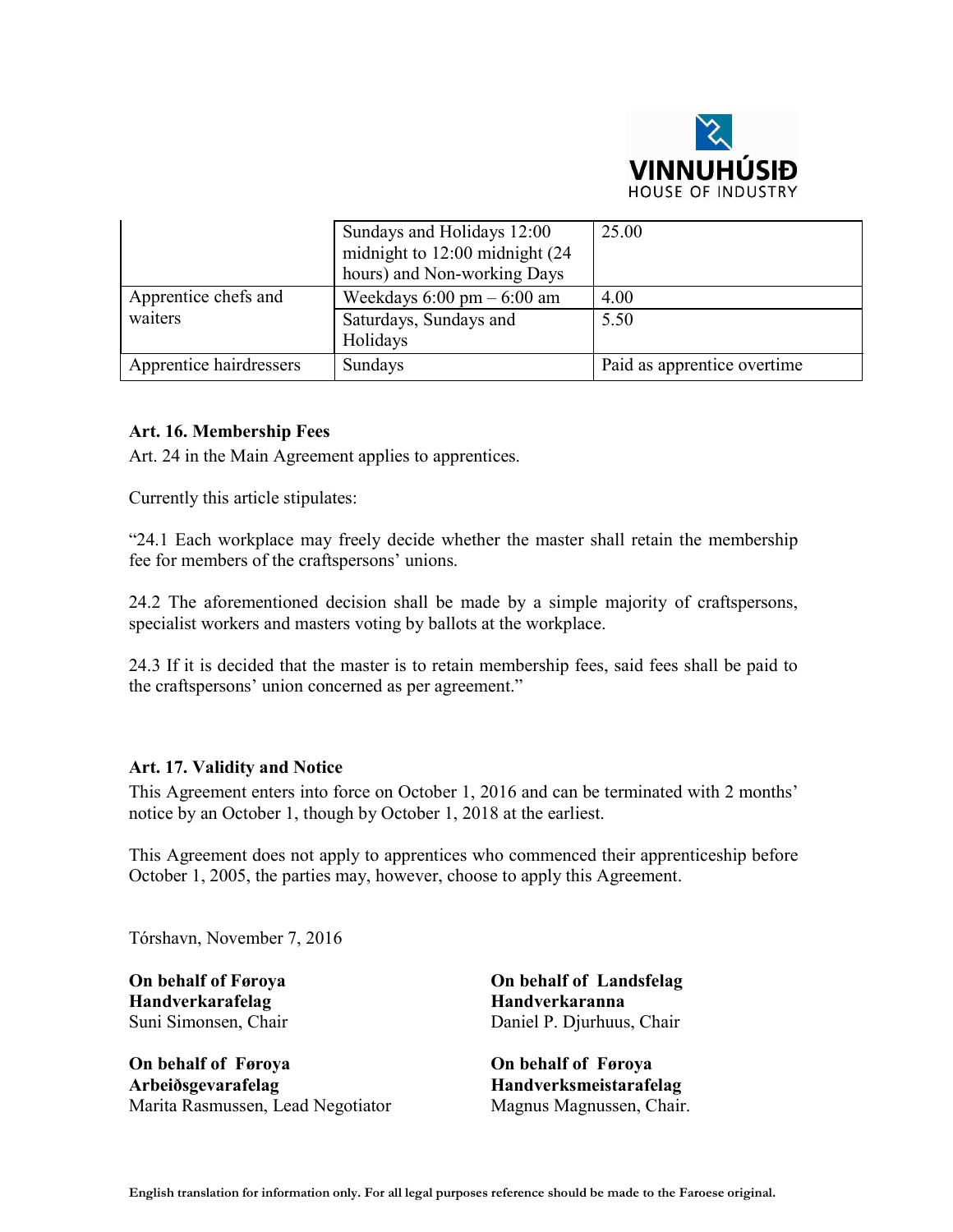

## STATUTES OF VITAN

## Continuing Education Fund

## Established on January 1, 1990

#### Art. 1. Name and Domicile

1.1 The Fund's name is Vitan.

1.2 The Fund is owned by Føroya Handverkarafelag (FHF)/Landsfelag Handverkaranna (LH) and Føroya Handverksmeistarafelag (FHMF).

1.3 The Fund is domiciled in Tórshavn.

#### Art. 2. Purpose

2.1 The Fund's main purpose is to provide financial and technical support for any members of either union planning to attend a continuing education course.

2.1 In exceptional cases, the board may decide to allocate funds to purposes other than continuing education.

#### Art. 3. Conditions for Support

The conditions for receiving support are:

a. Craftspersons must be active members of a craftspersons' union, which must be an affiliate of FHF/LH and masters, or their company, must be active members of a local masters' association, which must be a member of FHMF.

b. The applicant and master are both up-to-date with their contributions to Vitan.

c. The applicant must have worked for a master craftsman or been a master craftsman within the last 4 weeks before commencing a continuing education course.

d. The company payment is up-to-date.

#### Art. 4. Original Capital

The federations have entered an agreement stipulating their contributions to the Fund. Interest on the fund's financial assets is used to maintain its original capital.

#### Art. 5. Grants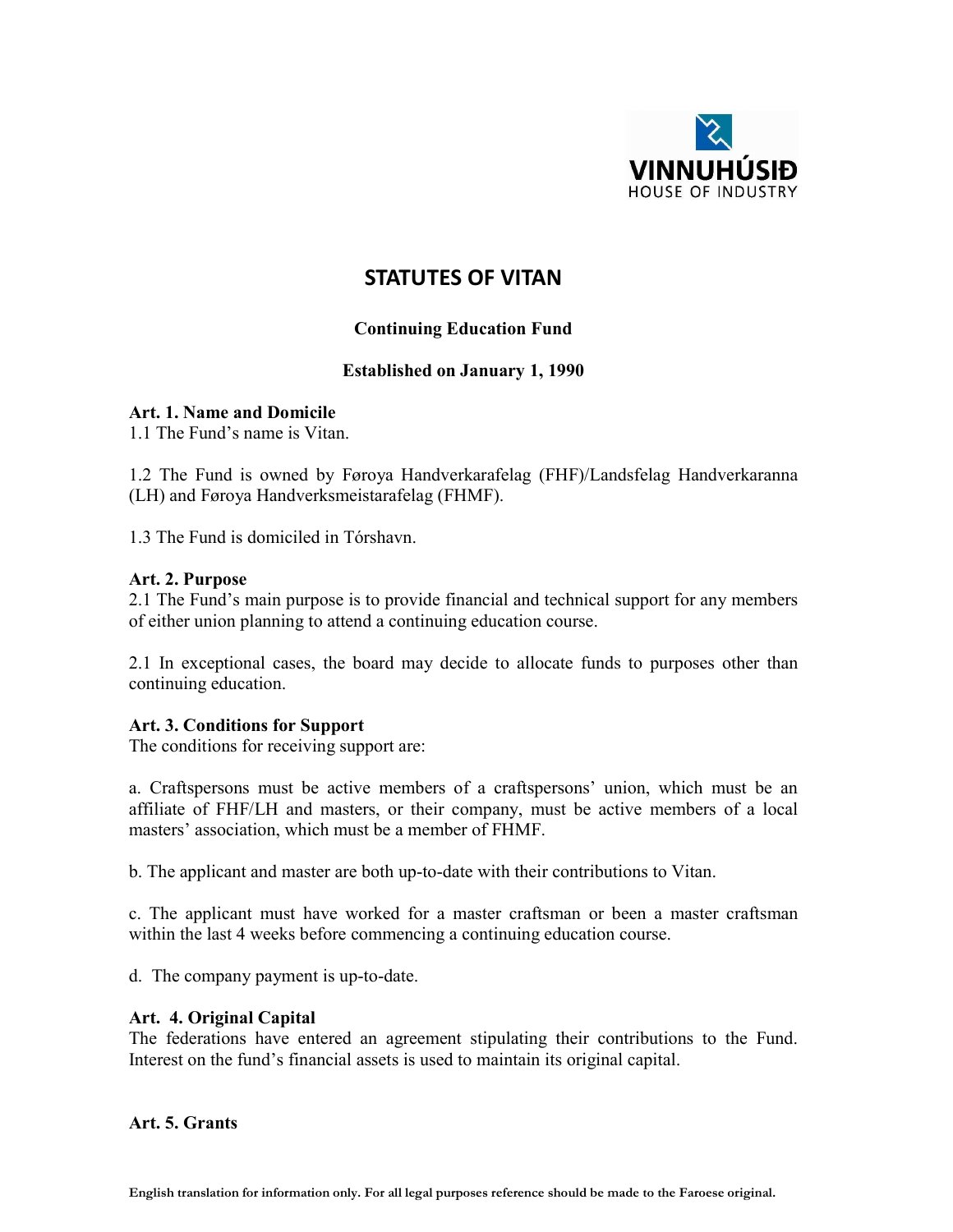

- 5.1 The fund may pay out in grants:
- a) Its annual contributions received.
- b) Funds received from other sources.
- c) Funds mentioned in a and b, which were not spent in the foregoing year.

## Art. 6. Payment of Member Contributions

6.1 Master craftsmen are obliged to deduct craftspersons' contributions from their wages whenever wages are paid and transfer this contribution to the Fund, similarly, masters shall pay their own contributions at the same time.

6.2 Master craftsmen shall settle contribution payments with the Fund every time they pay wages, or by arrangement with the Fund.

6.3 Masters who employ more than one craftsperson can transfer the total amount for each salary paid in one lump sum to the fund.

6.4 When the contributions are paid a detailed overview of the persons, numbers of hours and periods paid shall be submitted to the Fund's administrator.

6.5 If a master craftsman accrues more than a month's debt to the Fund, in accordance with the statutes in force or an arrangement made, and fails to pay this debt within 8 days of payment of said debt being requested, at the latest, said debt may be collected following standard procedures.

## Art. 7. Administration

7.1 A five-member board shall be elected to direct the Fund. It shall administer the fund and decide on any issues relating to it.

7.2 The boards of FHMF shall appoint two members, while the boards of FHF and LH shall appoint a member each, the fifth member shall be jointly elected by the other four.

7.3 The board shall be elected for a two-year term and board members may be re-elected.

7.4 The board may seek specialist assistance, which shall be paid out of the Fund's income.

7.5 The Funds operational expenses and compensations for board members shall be approved by the federations and paid out of the contributions received by the Fund.

## Art. 8. Applications

8.1 Applications for grants shall be made on a special application form, which the Fund's board shall have prepared for this purpose.

8.2 The application shall be submitted with a cost estimate of the expenses related to the continuing education course, which the applicant intends to attend; based on this information, the Fund may grant support.

8.3 Nonetheless, all payments of grants are contingent upon the submission of documents supporting the expenses.

8.4 The board shall aim to strike a reasonable balance between contributions received and grants allocated to individual applicants each financial year.

## Art. 9. Accounts

9.1 The Fund's accounting year runs between January 1 and December 31.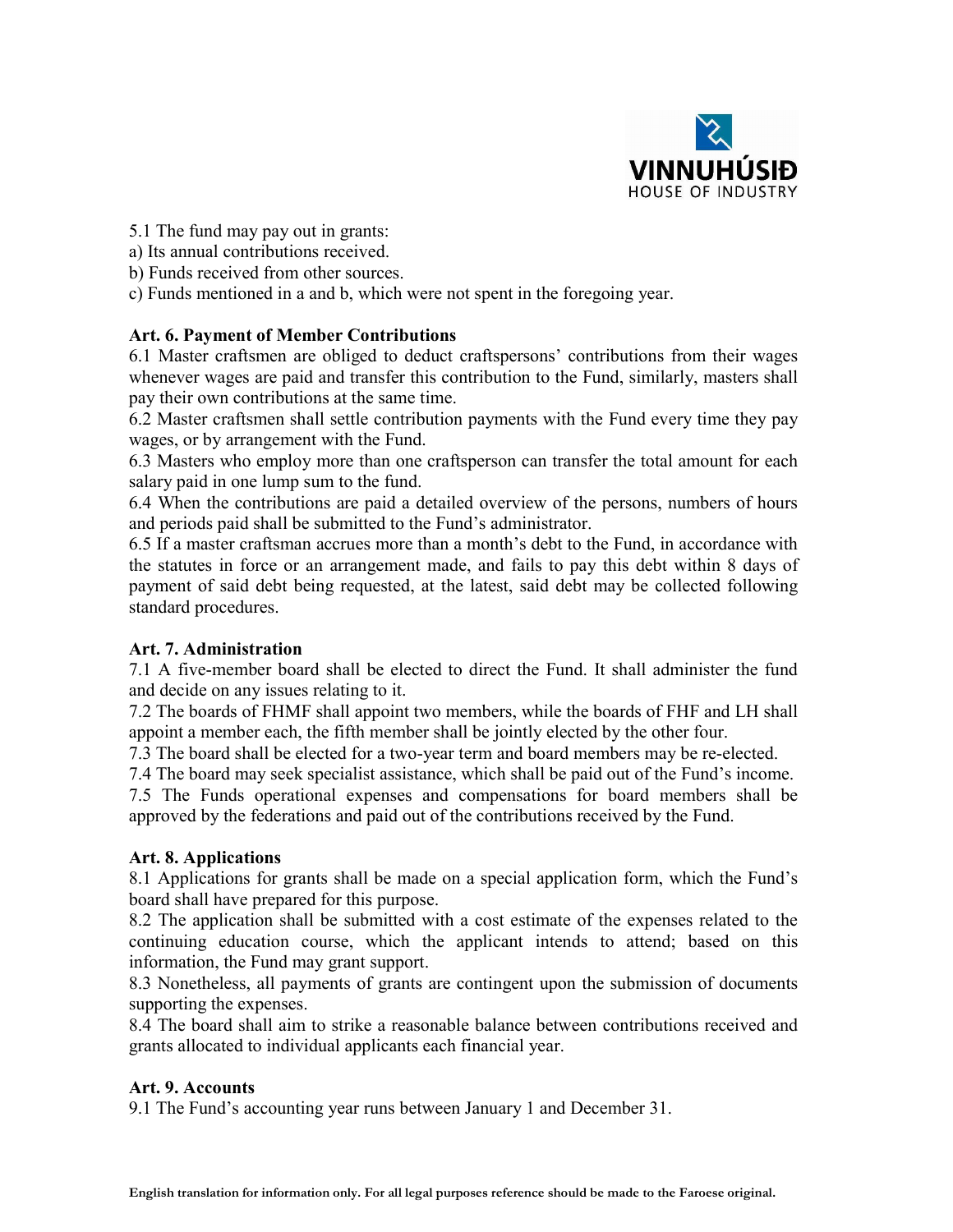

9.2 The Fund's audited accounts shall be presented at the federations' annual general meetings.

9.3 The board shall appoint an auditor.

#### Art. 10. Amendments

These statutes may be amended, if a board member of the Fund or a federation considers it necessary, however, any amendments shall be submitted to the federations for approval.

#### Art. 11. Liquidation

Should the federations decide to wind up the Fund, the Fund's assets shall be liquidated, but shall not under any circumstances whatsoever be transferred to the federations themselves. Said assets shall instead be given to a good cause, which the federations agree to choose at that stage, and which falls within the federations' sphere of activity.

#### Art. 12. Establishment

This continuing education fund has been set up during the collective bargaining round between craftspersons and master craftsmen in May 1989 and is to commence its activities on January 1, 1990.

The statues were approved by the federations in December 1989, subsequently amended in December 1998, May 2002 and in November 2008.

Føroya Handverkarafelag Poul Øregaard, Chair

Landsfelag Handverkaranna Dániel P. Djurhuus

Føroya Handverksmeistarafelag Vilhelm M. Johannesen, Chair

Føroya Arbeiðsgevarafelag Vilhelm M. Johannesen, Chair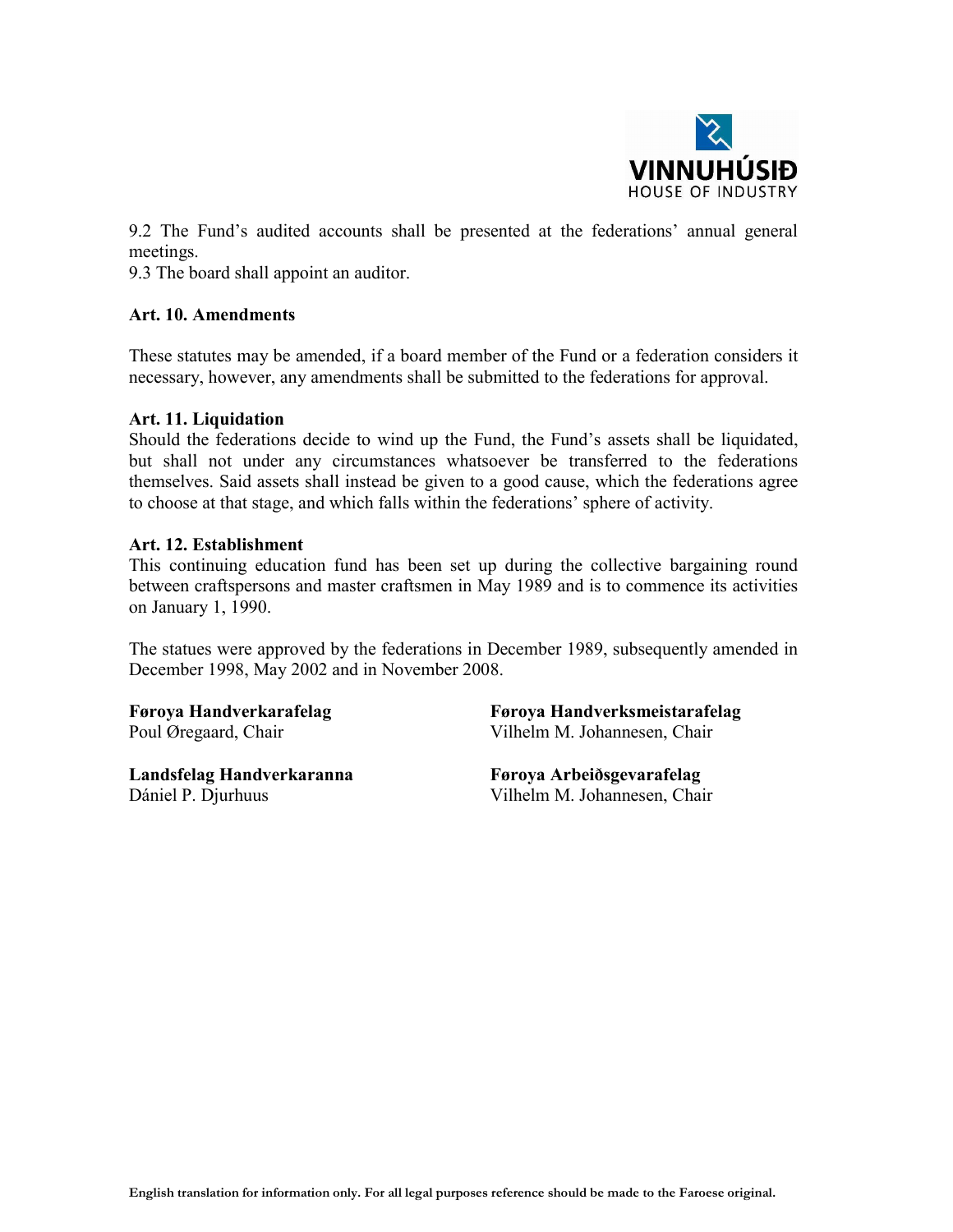

## Piecework Wages for Car Painters

## Art. 1

At workshops, where circumstances allow it, masters and journeymen may agree to apply this Agreement to car painting.

## Art. 2

2.1 Piecework wages for car painting shall be paid in accordance with the annexed table. 2.2 A 25% additional allowance shall be paid for metallic paints. DKK 11.32 shall be paid for each period.

## Art. 3.

This Agreement enters into force on January 1, 1994 and may be terminated with 2 months' notice by an October 1, though by October 1, 1994 at the earliest.

Tórshavn, January 31, 1994

On behalf of Føroya Handverkarafelag Høgni Højgaard, Chair Jørgen Rubeksen

On behalf of Føroya Handverksmeistarafelag: Vilhelm M. Johannesen, Chair Johan Petersen, Vice Chair Jákup í Gerðinum, administrator

| m2  |     |     | 2   | 3   | 4   | 5    | -6   | 7    | 8    | 9.   | 10   |
|-----|-----|-----|-----|-----|-----|------|------|------|------|------|------|
| 0.0 |     | 312 | 479 | 634 | 787 | 930  | 1070 | 1210 | 1350 | 1491 | 1632 |
| 0.1 |     | 329 | 496 | 656 | 802 | 944  | 1083 | 1224 | 1364 | 1505 | 1646 |
| 0.2 |     | 346 | 513 | 671 | 816 | 958  | 1097 | 1238 | 1378 | 1519 | 1660 |
| 0.3 |     | 363 | 530 | 685 | 831 | 971  | 1111 | 1252 | 1392 | 1533 | 1674 |
| 0.4 |     | 380 | 546 | 699 | 846 | 985  | 1125 | 1266 | 1407 | 1548 | 1689 |
| 0.5 |     | 397 | 564 | 713 | 861 | 999  | 1139 | 1281 | 1421 | 1562 | 1702 |
| 0.6 | 244 | 414 | 580 | 728 | 874 | 1013 | 1153 | 1294 | 1435 | 1576 | 1716 |
| 0.7 | 262 | 430 | 594 | 742 | 888 | 1027 | 1167 | 1309 | 1449 | 1590 | 1731 |
| 0.8 | 279 | 447 | 608 | 758 | 903 | 1041 | 1182 | 1323 | 1463 | 1603 | 1745 |
| 0.9 | 296 | 463 | 623 | 773 | 917 | 1055 | 1196 | 1336 | 1477 | 1617 | 1759 |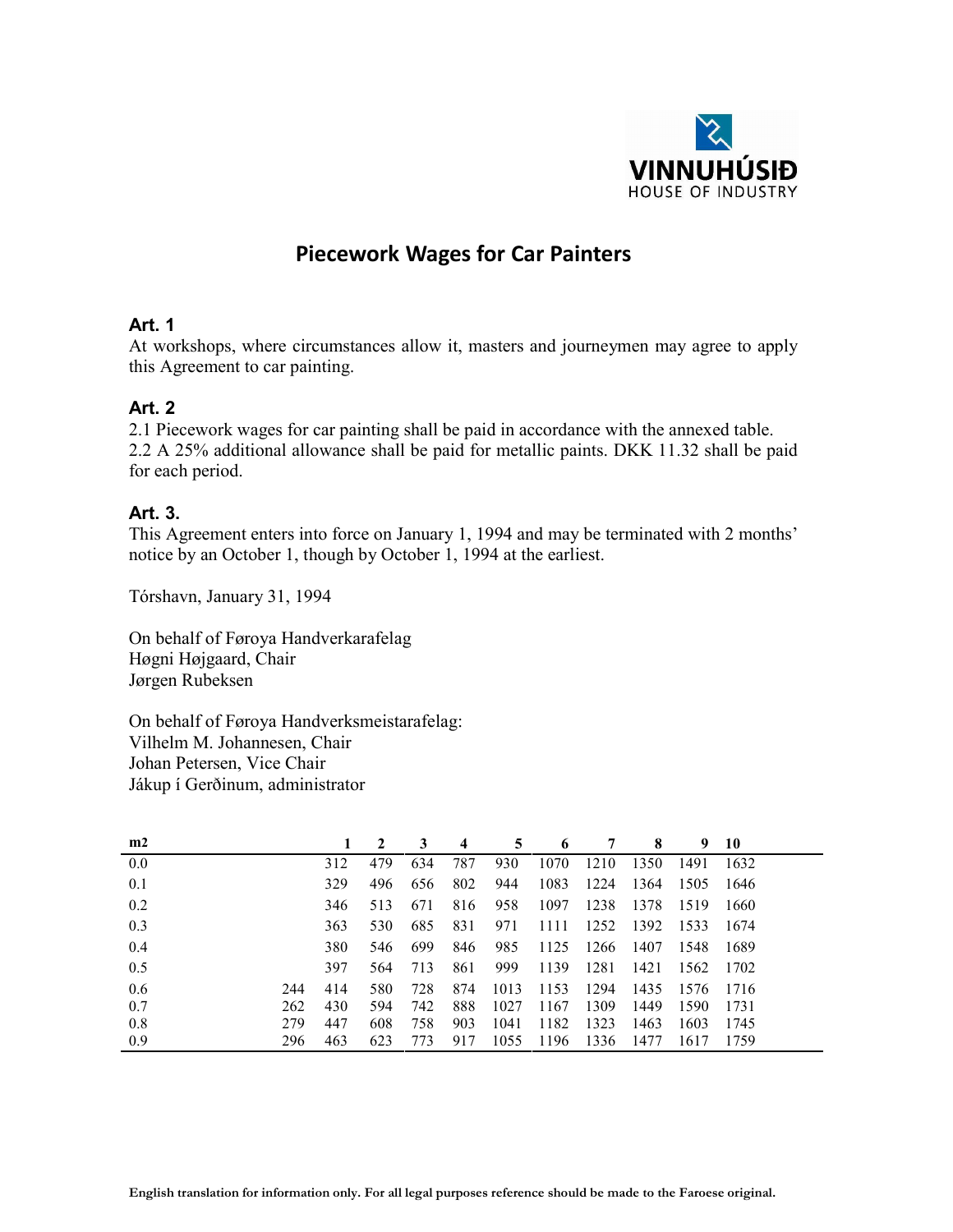

| m2  | 11   | 12     | 13<br>14  | 15   | 16<br>17       | 18<br>19  | <b>20</b> |
|-----|------|--------|-----------|------|----------------|-----------|-----------|
| 0.0 | 1773 | 1914   | 2054 2195 | 2335 | 2476 2617      | 2758 2899 | 3039      |
| 0.1 | 1787 | 1928   | 2068 2210 | 2349 | 2490 2631      | 2772 2912 | $^*)$     |
| 0.2 | 1801 | 1942   | 2082 2223 | 2363 | 2505 2645      | 2786 2926 |           |
| 0.3 | 1815 | - 1956 | 2096 2237 | 2378 | 2519 2659      | 2800 2940 |           |
| 0.4 | 1829 | 1970   | 2110 2251 | 2392 | 2533 2673      | 2813 2954 |           |
| 0.5 | 1843 | 1984   | 2124 2265 | 2406 | 2546 2687      | 2827 2969 |           |
| 0.6 | 1857 | 1998   | 2138 2279 | 2420 | 2560 2701      | 2843 2983 |           |
| 0.7 | 1871 | 2011   | 2153 2293 | 2434 | 2574 2715      | 2857 2997 |           |
| 0.8 | 1885 | 2026   | 2167 2307 | 2448 | 2588 2730      | 2871 3011 |           |
| 0.9 | 1899 | 2044   | 2181 2321 |      | 2462 2604 2744 | 2885 3025 |           |

\*) Following  $m^2$  v/DKK 140,-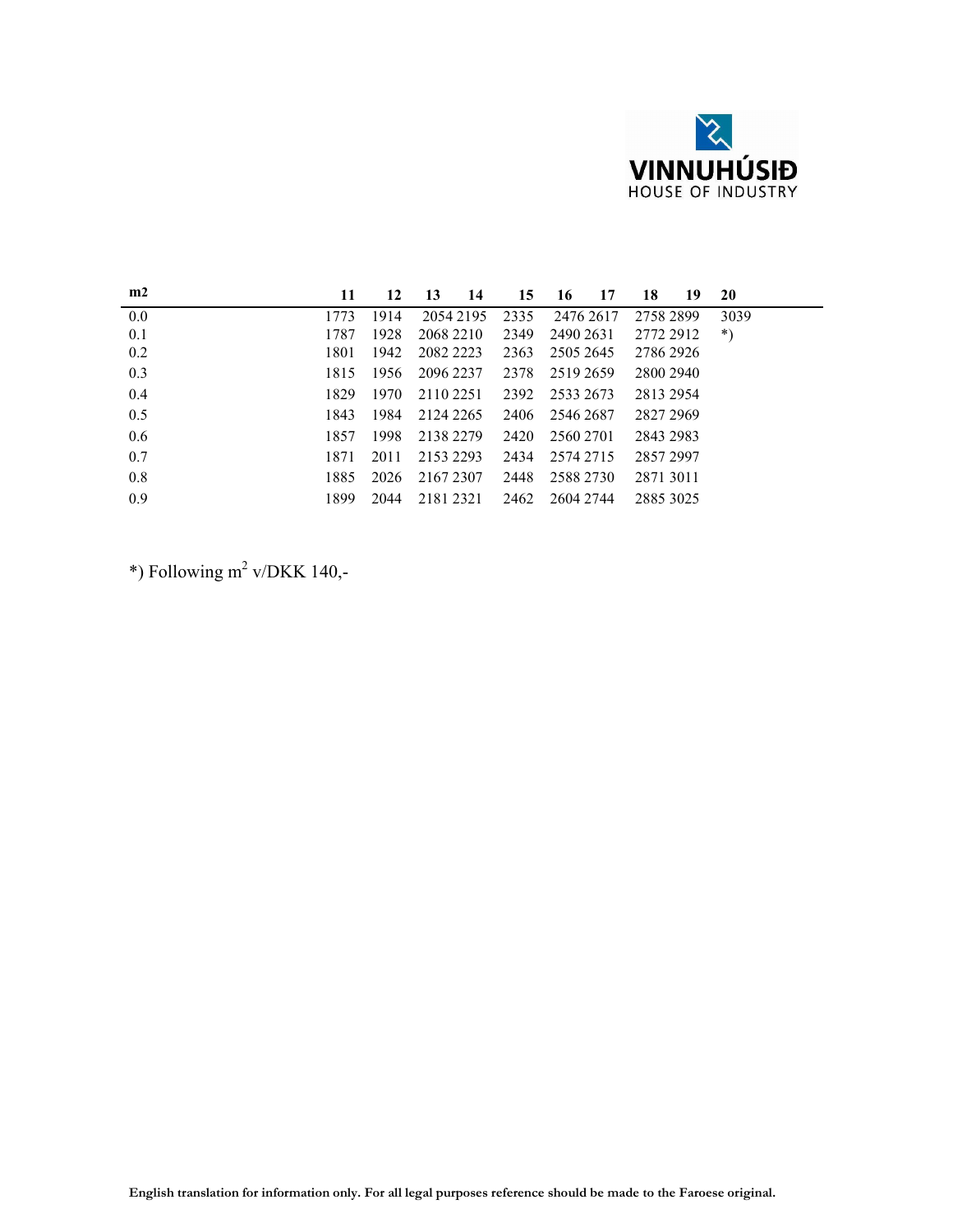

## Office Hours and Contact Information Føroya Handverkarafelag

Hoyvíksvegur 65 Postboks 1075 610 Saltangará E-mail: fhf@fhf.fo

Secretary: Suni Simonsen (Chair) E-mail: fhf@fhf.fo Telephone: +298- 312120 Mobile: +298- 212199 Fax +298- 320420 Monday – Friday 8:00 am – 4:00 pm

Føroya Arbeiðsgevarafelag/Føroya Handverksmeistarafelag Óðinshædd 7 Postsmoga 1038 FO-110 Tórshavn E-mail: industry@industry.fo

Administrator: [Marita](mailto:marita@industry.fo) Rasmussen E-mail: marita@industry.fo Telephone +298- 309900 Mobile +298- 239906 Fax +298- 309901 Monday – Friday 8:00 am – 4:00 pm

#### Landsfelag Handverkaranna

Stoffalág 60 Postboks 203 FO-110 Tórshavn Telephone +298- 354800 Fax +298- 319548 E-mail: handverk@handverk.fo

Dánjal Pauli Djurhuus, Chair Mobile +298-234809 Eli Brimsvík, Vice-Chairman Mobile +298-234802